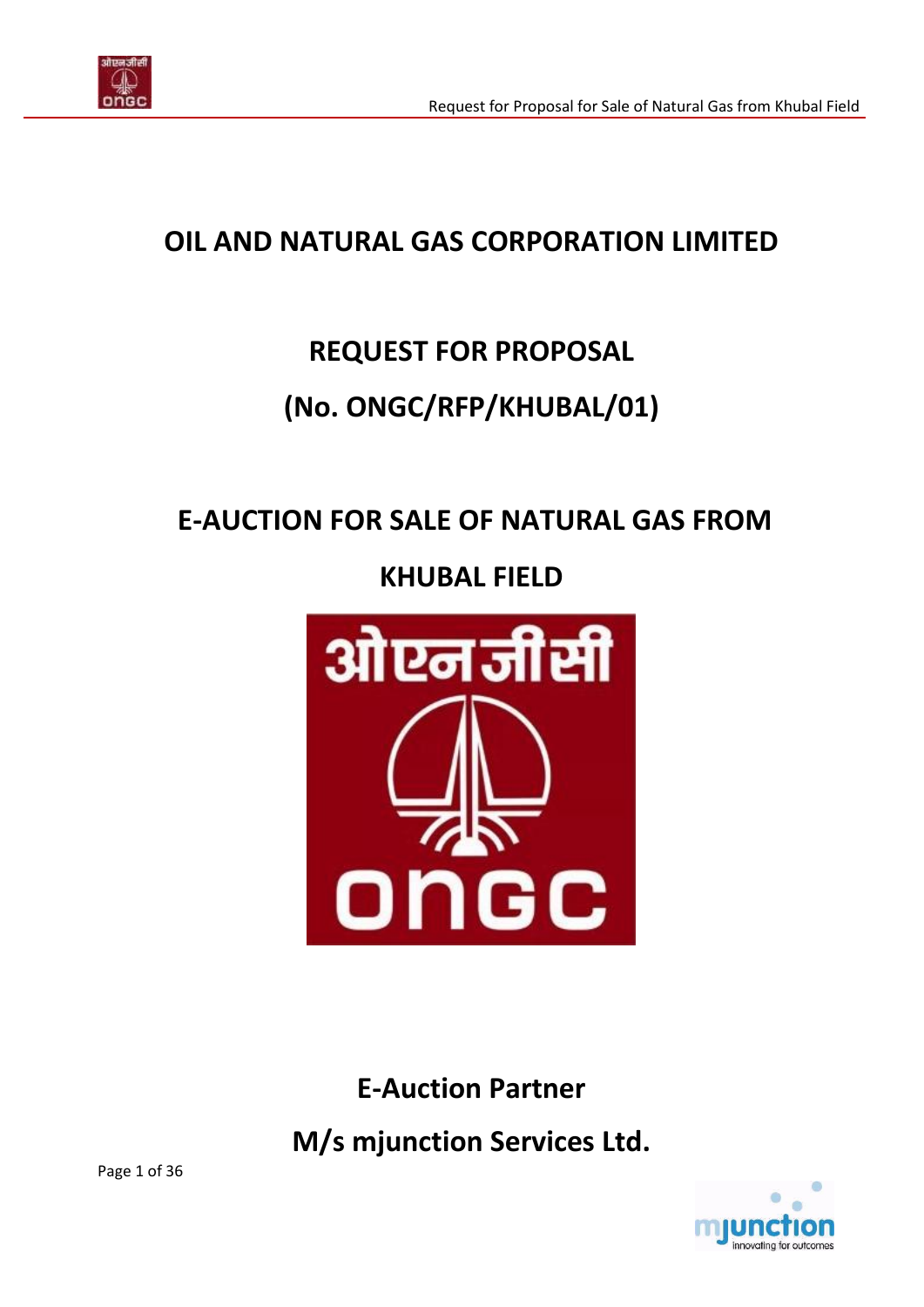

## **Contents**

| 4. |  |
|----|--|
|    |  |
|    |  |
|    |  |
|    |  |
|    |  |
|    |  |
|    |  |
|    |  |
|    |  |
|    |  |
|    |  |
|    |  |

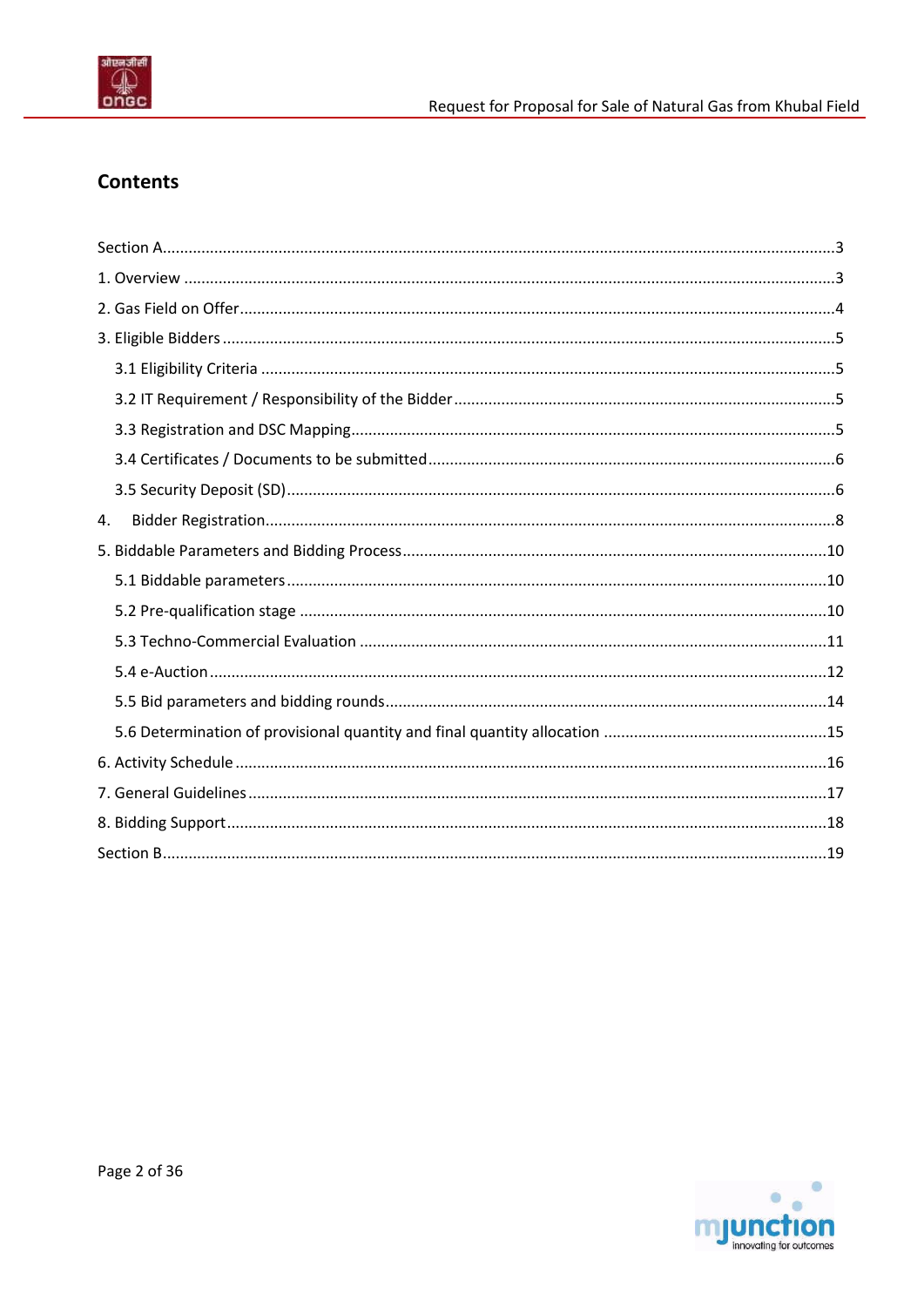

# Section A

## <span id="page-2-1"></span><span id="page-2-0"></span>1. Overview

- 1.1. **Oil and Natural Gas Corporation (ONGC),** is a public sector undertaking involved in Exploration & Production of crude oil and natural gas. Its registered office is in New Delhi. It is India's National Oil Company under the aegis of Ministry of Petroleum and Natural Gas. It is the largest upstream player in the country and produces around 70% of India's crude oil (equivalent to around 57% of the country's total demand) and around 84% of India's natural gas. In November 2010, the Government of India conferred the *Maharatna* status to ONGC.
- 1.2. ONGC is planning to conduct an online competitive auction for sale of gas from Khubal field of Tripura Asset. In line with this, ONGC has launched an e-auction for sale of 0.1 MMSCMD of natural gas.
- 1.3. ONGC plans to sell the natural gas to prospective /interested buyer(s) from Khubal field of Tripura Asset, Agartala (Tripura) at the available pressure of 15 kg/cm<sup>2</sup> (Maximum), ex- Khubal GCS, Khubal, (near Jalabasha, Panisagar, North Tripura) Tripura. Interested/prospective Gas Consumers can source available gas by participating in this Auction process.
- 1.4. Gas produced by ONGC from above location/field is eligible for Marketing including Pricing freedom, as per Ministry of Petroleum & Natural Gas (MoP&NG) Notification No. O-22013/6/2016-ONG-D-V dated 14<sup>th</sup> August, 2018.
- 1.5. In order to comply with Govt. Of India's Natural Gas Marketing Reforms dated 15<sup>th</sup> October 2020 and Discovery of Market Price for Domestically Produced Natural Gas through e-bidding (Notification No. Expl-15022(13)/234/2019-ONG-DV (P-32114)) dated 03 December, 2020, ONGC is hereby issuing a Notice Inviting Offer dated 08.12.2021 and invites offers from interested/prospective entities to offtake all or a portion of the 0.1 MMSCMD of gas available for sale from the Gas Field/s and in accordance with the terms and conditions of this Request for Proposal (RFP) and the Gas Supply Agreement (GSA).
- 1.6. ONGC has appointed M/s mjunction services limited as an independent agency empanelled by Directorate General of Hydrocarbons ("DGH"), to conduct bidding process for sale of gas through an online web based electronic bidding platform which is available at <https://eps.buyjunction.in/gasbidding> and link of this e-bidding platform is also available at DGH and ONGC websites. M/s mjunction Services Limited would herein after be called the Empanelled Agency.

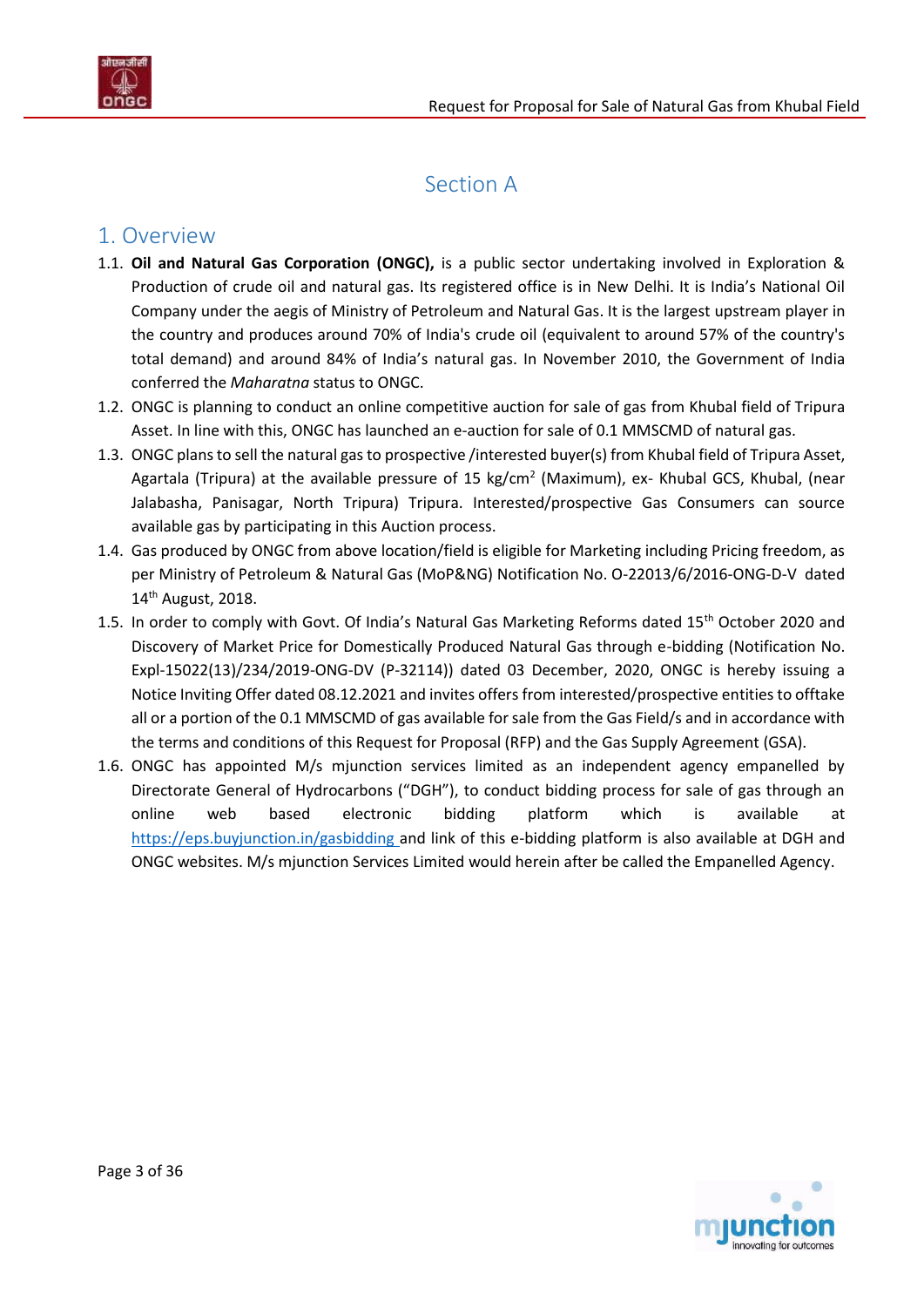

# <span id="page-3-0"></span>2. Gas Field on Offer

2.1. Details of the gas field on offer

| S.N | Parameter                                                                                                    | <b>Particulars</b>                                                                                                                                                  |
|-----|--------------------------------------------------------------------------------------------------------------|---------------------------------------------------------------------------------------------------------------------------------------------------------------------|
| 1.  | Name of the field                                                                                            | Khubal field of Tripura Asset, Agartala (Tripura)<br>(AA-ONN-2001-1)                                                                                                |
| 2.  | Gas Quantity offered for sale                                                                                | 0.1 MMSCMD                                                                                                                                                          |
| 3.  | Term                                                                                                         | 3 to 5 years                                                                                                                                                        |
| 4.  | Typical Calorific Value (KCal/SCM)                                                                           | Gross Calorific Value: 9255.787 KCal/SCM<br>Net Calorific Value: 8343.350 KCal/SCM                                                                                  |
| 5.  | <b>Delivery Point</b>                                                                                        | ex- Khubal GCS, Khubal, near Jalabasha, Panisagar,<br>North Tripura)                                                                                                |
| 6.  | Pricing formula (\$/mmbtu)                                                                                   | Reserve Price Plus quoted premium, subject to a<br>Floor Price.<br>The Reserve Gas Price:<br>Domestic Gas Price + \$0.5/MMBTU (Mark-Up)<br>Floor Price: \$3.5/MMBTU |
| 7   | Tentative date of ONGC's readiness to<br>supply gas.                                                         | 01.04.2024                                                                                                                                                          |
| 8   | URL for registration and uploading of<br>documents by interested entities for<br><b>Technical evaluation</b> | https://eps.buyjunction.in/gasbidding                                                                                                                               |

- 2.2. The successful bidder/s will have to sign the Gas Supply Agreement (GSA) annexed hereto at Exhibit-1 within 90 days of issuance of NOA.
- 2.3. It is the responsibility of the successful bidder to complete the signing of GSA and adhere to all the terms and conditions mentioned in this RFP.
- 2.4. An offtake window of 90 days from the ONGC's readiness date or Date of NOA, whichever is later, would be provided to the Buyer to off-take gas .
- 2.5. During the offtake window, ONGC and Buyer may mutually agree for a start date for gas offtake.
- 2.6. Further, during offtake window period, ONGC shall have no obligation to supply Gas (or liability for failure to supply Gas) and Buyer shall have no obligation to take Gas (or liability for failure to take Gas).

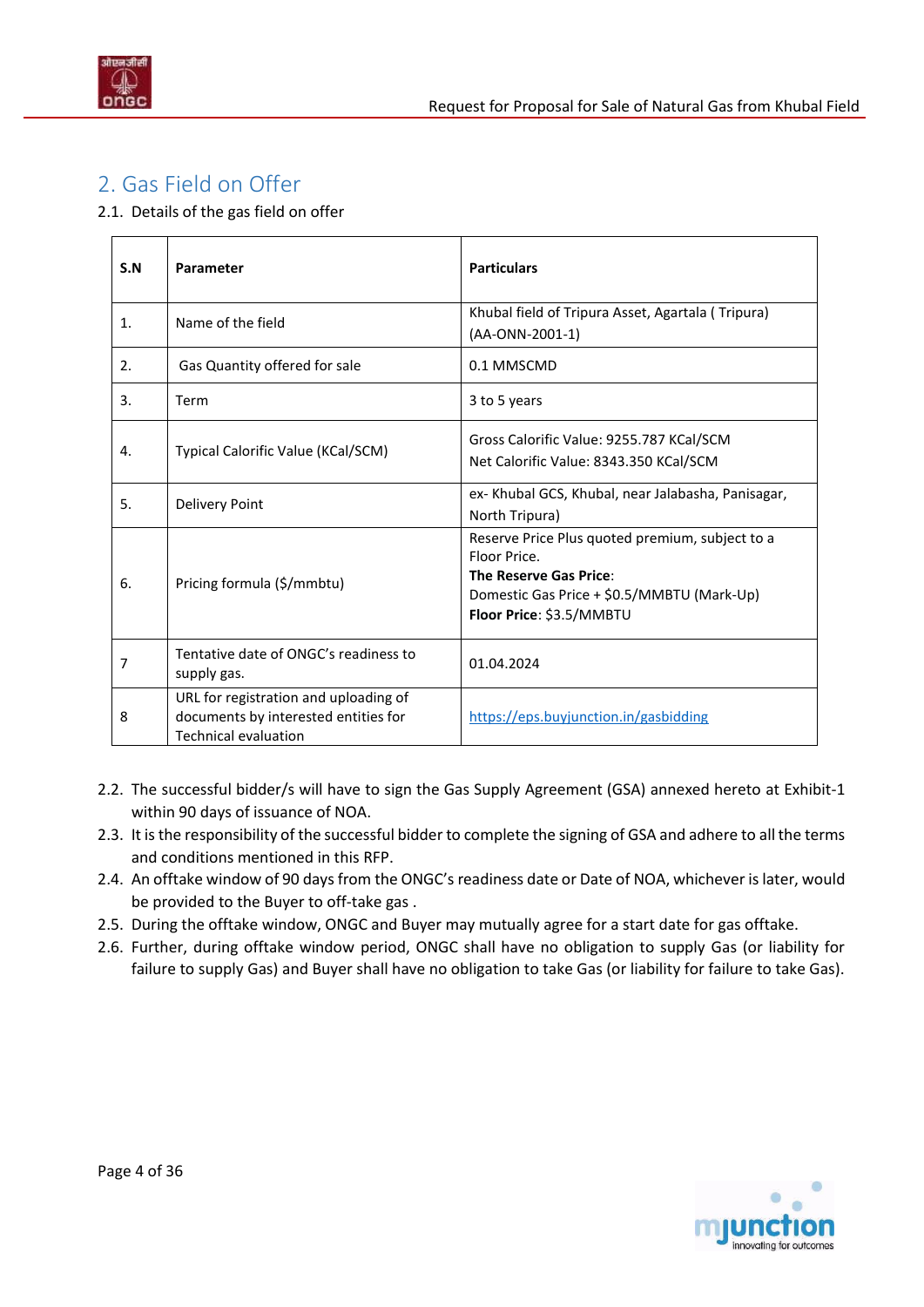

## <span id="page-4-0"></span>3. Eligible Bidders

The following eligibility criteria's will need to be complied by all the bidders

## <span id="page-4-1"></span>**3.1 Eligibility Criteria**

- 3.1.1.Submission of the bid should be from users of gas, existing as well as new industries, including reseller of gas. There is no 'Sectoral Priority' and bids from all existing as well as new industries will be treated at par.
- 3.1.2.The Bidder, if successful, shall submit an undertaking (as per format placed at [Appendix 8A\)](#page-28-0) prior to commencement of gas off-take declaring that Bidder has obtained all necessary statutory/ regulatory approvals and compliances for commencement of gas off-take. The successful Bidder would hold harmless and Indemnify ONGC against any loss, damage, notice, prosecution etc arising out of commencement of gas by ONGC relying on the undertaking furnished by the successful Bidder.
- 3.1.3.ONGC shall not be liable for failure of the bidder/s to obtain any statutory/regulatory clearances. The bidder shall submit an Undertaking in the format prescribed at [Appendix-8](#page-26-0) of the RFP for above compliances.
- 3.1.4. Bidder/s can bid up to a maximum of gas quantity on offer or part thereof (in multiple of 10,000 SCMD), subject to a minimum of 10,000 SCMD.
- 3.1.5.Bidder/s who are in position to start drawl of gas from the date of ONGC's readiness date, should submit their bids.

### <span id="page-4-2"></span>**3.2 IT Requirement / Responsibility of the Bidder**

- 3.2.1.Bidder should have a laptop or desktop with decent internet connection (10mbps and above).
- 3.2.2.E-Portal shall be best viewed in Internet Explorer 9.0. If bidder/s are using Internet Explorer 10 or above then compatibility view is to be enabled which is available under Tools menu.
- 3.2.3.Due to security vulnerabilities, all bidder/s are requested to configure the following changes in Browser (Internet Explorer) & Java console.
	- A. Configuration of TLS 1.2 in Internet Explorer.
	- B. Installation of Java Runtime Environment 1.8 latest update. Configuration of TLS 1.2 in Java Control Panel
- 3.2.4.Bidder/s please refer the 'Browser Setup' tab for details.
- 3.2.5.Bidder/s may send an email to [ongcgasbidding@mjunction.in](mailto:ongcgasbidding@mjunction.in) or call helpdesk (mentioned in the portal) if they face any difficulties in registration and setting up DSC.

### <span id="page-4-3"></span>**3.3 Registration and DSC Mapping**

3.3.1.The portal will be available for registration on a date specified in [Clause 6](#page-15-1) of this RFP. Every Bidder would be required to fill a small registration form and will have to enter his/her name, designation, contact number, organization name, PAN number of organisation, GSTIN number, gas consumption facility name & address, and other required details. Bidder/s would need to attach a valid Class III

Page 5 of 36

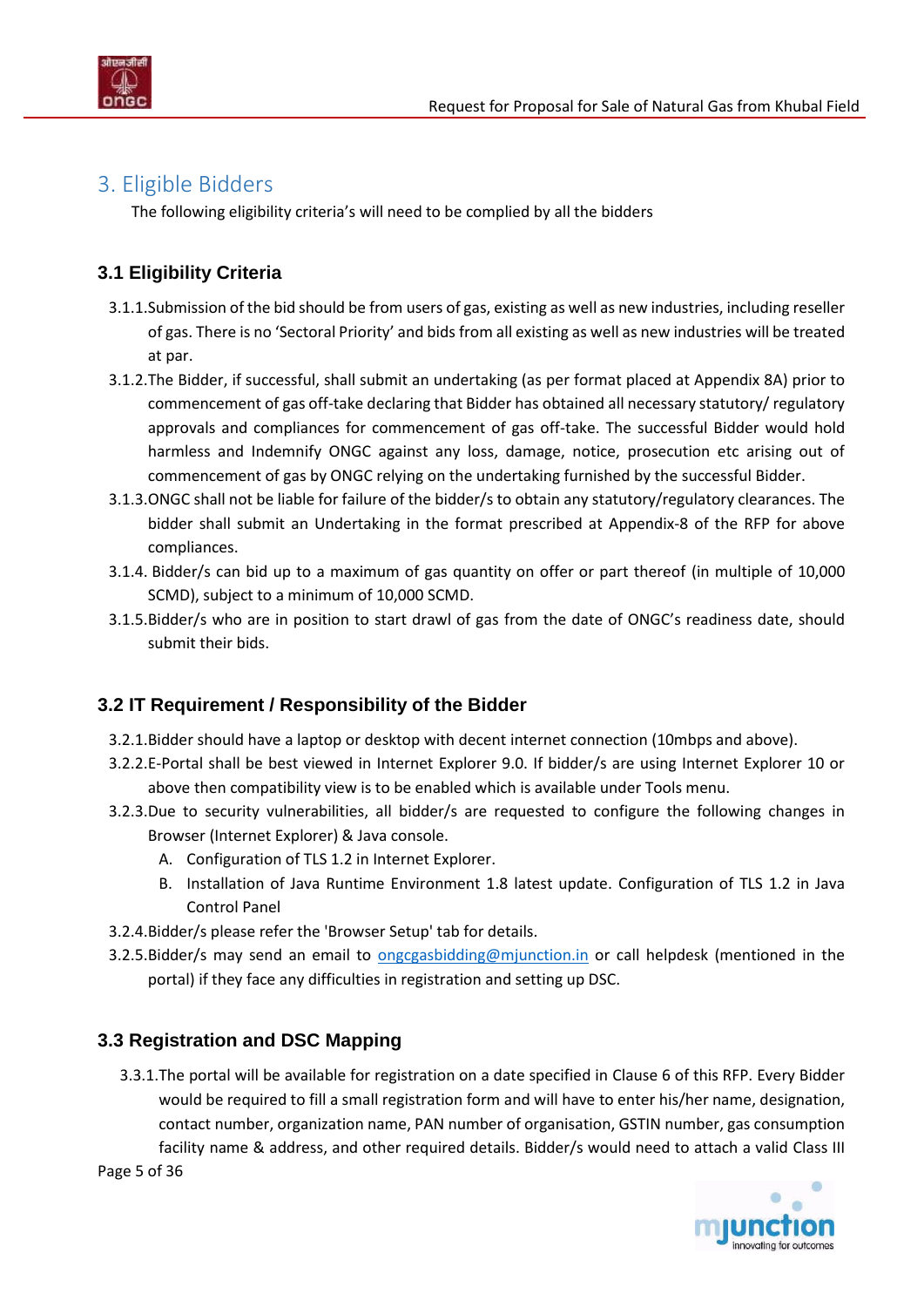

Digital Signature Certificate (DSC) issued in the name of authorized person of the bidding organization. The DSC should be issued on the email address of the authorized person and same should be used for registering on the platform.

### <span id="page-5-0"></span>**3.4 Certificates / Documents to be submitted**

3.4.1.Bidder/s are required to mandatorily submit / upload the following documents with DSC signature:

- A. Registration/ incorporation certificate for companies, LLPs and Co-operative societies or Partnership Deed in case of partnership firms.
- B. Audited financial statements of immediate previous Financial Year.
- C. Valid PAN and VAT/CST/GST (as applicable) Registration certificate
- D. Security Deposit as pe[r clause 3.5](#page-5-2)
- E. Power of Attorney / Board Resolution in the name of the authorized representative of the Bidder
- F. Declarations/Undertakings etc., mentioned under [section B](#page-18-0) (including Integrity Pact duly signed & witnessed).
- G. Register of directors, shareholders of the company

### <span id="page-5-2"></span><span id="page-5-1"></span>**3.5 Security Deposit (SD)**

- 3.5.1.Bidder to submit Security Deposit in the form of Bank Guarantee (BG)/ Letter of Credit (LC) as per format indicated i[n Section-B.](#page-18-0)
- 3.5.2.Bidders shall be required to separately send the Original Security deposit to Empanelled Agency's office within 3 days of the last date for bid submission as indicated in Clause 6 of the activity schedule.

#### **Address to**:

Mr. Rupam Chattopadhyay (EPS) mjunction Service Limited Corporate Headquarters Godrej Waterside tower 1,3<sup>rd</sup> & 9<sup>th</sup> Floor, Plot no. 5, Block DP Sector V Salt Lake City, Kolkata Pin- 700 091

#### **SD Submission process**

3.5.3.Bidder to provide Security Deposit for an amount equivalent to the value with respect to the volume quoted as provided in the table below :

| Sr. No. | Bid Volume range (in SCMD) | Amount of Security Deposit (INR Lakhs) |
|---------|----------------------------|----------------------------------------|
|         | 10000 to 40000             | 12.00                                  |
|         | >40000 to 70000            | 23.00                                  |

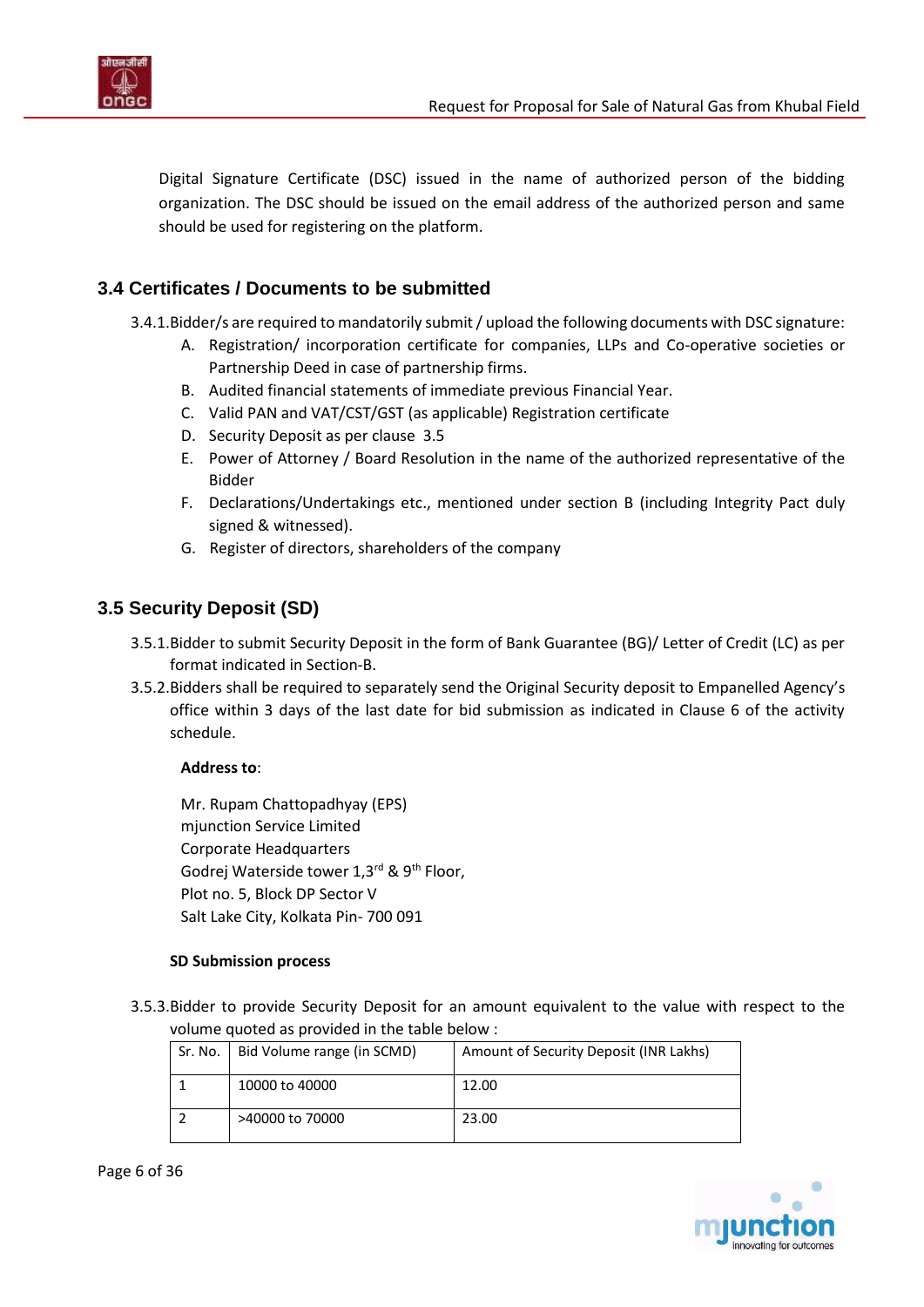

| - | 100000<br>70000 to | 88.00 |
|---|--------------------|-------|
|   |                    |       |

During the bidding process, volume quotes would be restricted based on the amount of SD submitted in the respective Bid volume range given in the above table against the Security Deposit submitted. Bidder will not be allowed to revise the Bid volume beyond the range specified for security deposit submitted.

3.5.4.Bidder can submit the Security deposit either in the form of either Bank Guarantee (BG) or Letter of Credit (L/C).

Unconditional **Irrevocable Bank Guarantees (BGs**), in the prescribed format as per **[Appendix-5](#page-21-0)** of Section B, have to be given from the Nationalized/Scheduled Commercial banks only (in case of scheduled commercial private sector bank minimum AA credit rating from any of ICRA/CRISIL/CARE/IND-RA will be required), on non-judicial stamp paper/franking receipt as per applicable stamp duty. The non-judicial stamp paper/franking receipt should be either in the name of the issuing bank or the bidder.

**Irrevocable Letter of Credit** (L/C) which allow the beneficiary multiple part encashment can also be provided as Security Deposit. The format for Letter of Credit for Security Deposit (SD) is provided in **[Appendix-6](#page-24-0)** of Section B. Such Security Deposit (SD) shall be issued by a Scheduled/Nationalized bank.

A confirmation in this regard shall be obtained from the issuing bank of the bidder.

The bank details for issuance of Security Deposit is given below: Account Name- OIL AND NATURAL GAS CORPORATION LTD, Account NO- 10193591224 Bank Name- SBI, ONGC Colony, Agartala BRANCH Code- 006863 IFSC- SBIN0006863.

In case of Security Deposit is being provided from a scheduled commercial private sector bank then the requirement of AA credit rating of the bank would be checked at the time of submission and subsequent renewal thereof (if any).

- 3.5.5.The SD may be submitted either in the form of BG or L/C, however, combination of both is not allowed and this SD should be valid till the date of ONGC readiness date plus 180 days.
- 3.5.6.The Security Deposit of the successful Bidder shall be returned to Bidder on submission of payment security against the gas supplies as per terms of GSA Article No. 14.12.
- <span id="page-6-0"></span>3.5.7.In case of delay in offtake of gas beyond the offtake window period, then it would be presumed that gas offtake has begun and ONGC would recover the amount inline with the provisions of GSA Article No. 14.
- 3.5.8. In case the gas offtake is not started by Buyer after 1 month post expiry of offtake window period, then ONGC reserve the right to cancel the allocation.
- 3.5.9.**Forfeiture of SD**: The Security Deposit (SD) submitted by bidders shall be forfeited by ONGC in the following events:
	- A. Bidder withdraws the bid during validity period or any extension there of duly agreed by the bidder.
	- B. Bidder varies or modifies the bid in a manner not acceptable to ONGC during the validity



Page 7 of 36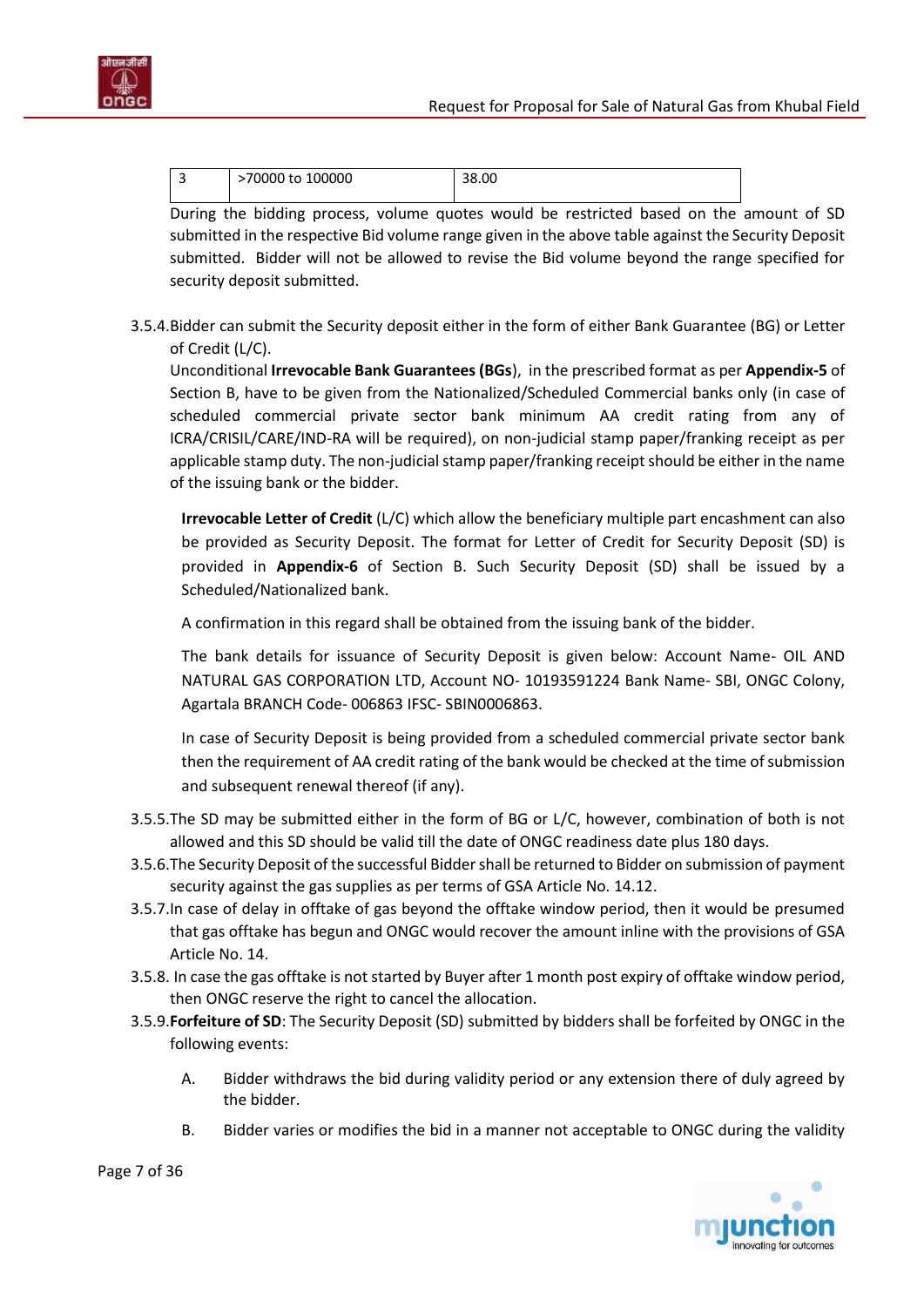



period or any extension thereof duly agreed by the bidder.

- C. Non-signing of Gas Supply Agreement within 90 days of issuance of NOA.
- D. Non submission of Payment Security atleast 180 days prior to ONGC readiness date.
- E. Bidder is disqualified from the Bidding process prior to award of contract according to the provisions under Section 3 of Integrity Pact attached at [Appendix-10](#page-30-0) of Section B.
- F. On the occurrence of any other event as stipulated in the RFP.
- G. If bidder backs out after issue of the NOA.
- 3.5.10. On finalization of the bidding process, Security Deposit (SD) of unsuccessful Bidders will be returned without any interest within 7 days of the Bidding completion date.
- 3.5.11. After the auction process, in case bidder is allocated less than 10000 SCMD, Bidder would be entitled to surrender entire gas allocated. In case of surrender of gas within 3 working days from the auction completion date, the Security Deposit of such bidder shall not be forfeited. In case the bidder fails to notify ONGC of surrendering of gas, the gas is deemed to have been allocated and NOA would be issued thereafter.

# <span id="page-7-0"></span>4. Bidder Registration

innovating for outcomes

Page 8 of 36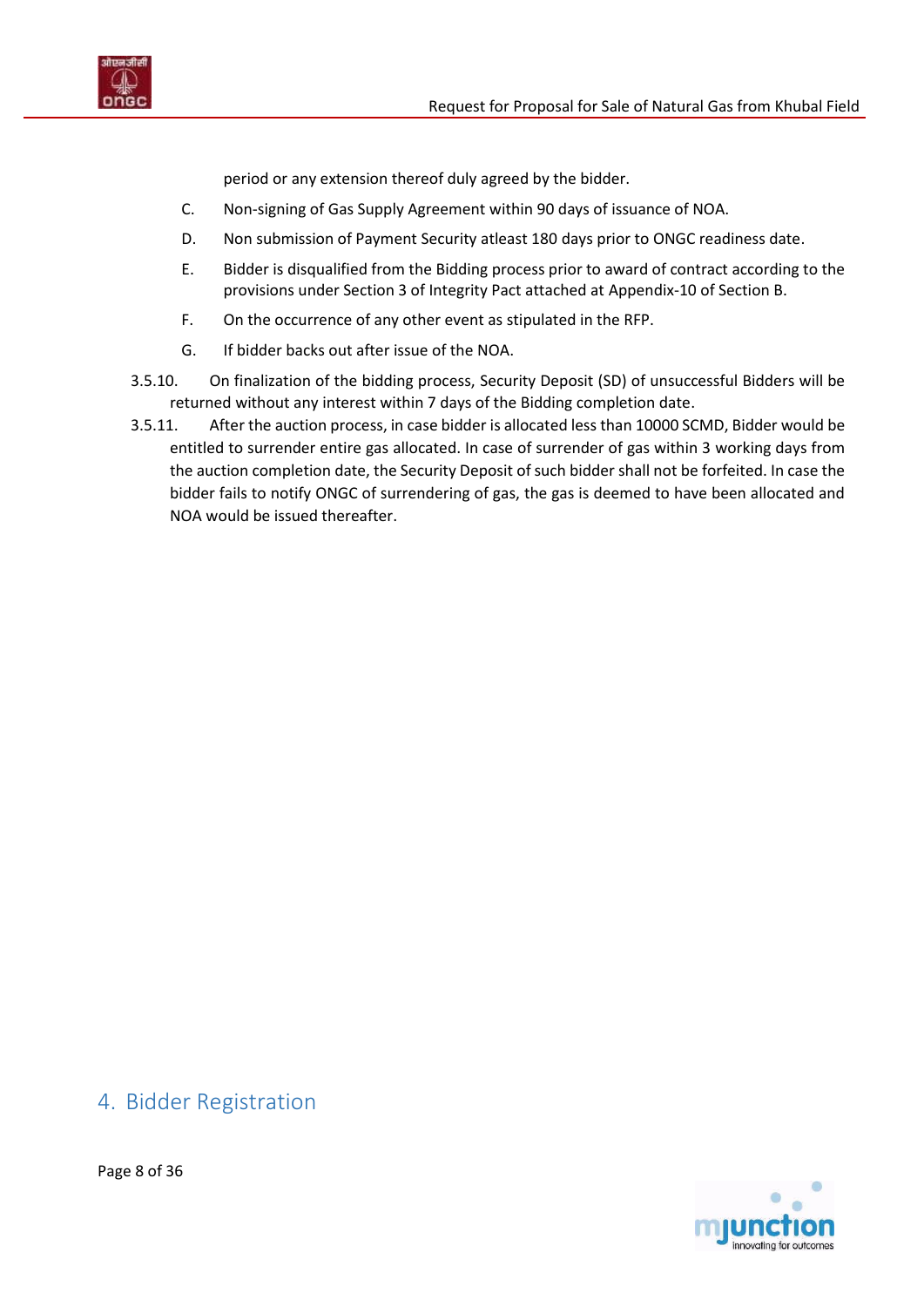

- 4.1. **Registration on the bid registration portal:** All bidders would be required to visit the link of the eportal<https://eps.buyjunction.in/gasbidding> for submission of all technical documents.
- 4.2. Steps to be followed by the bidders prior to the submission of the technical documents:
	- A. Purchasing of a class III DSC (Digital Signature Certificate)
	- B. Registering in the e-portal and mapping the DSC
	- C. System will generate user ID and password and send via email to the registered email ID of the Bidder
	- D. Bidders can send email on **ongcgasbidding@mjunction.in** or call the helpdesk (mentioned in the portal) in case of any difficulty in setting up DSC and registration.

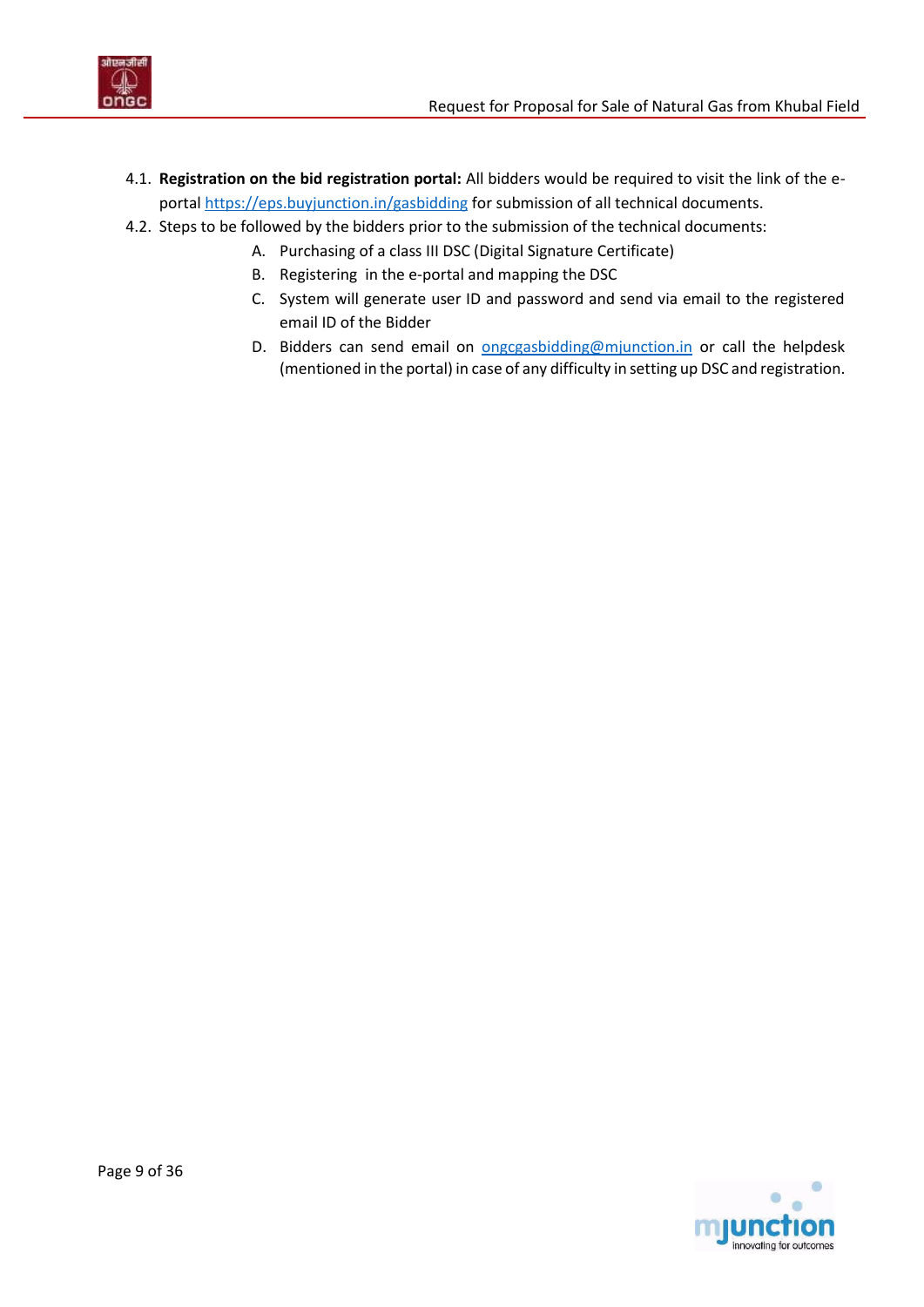

# <span id="page-9-1"></span><span id="page-9-0"></span>5. Biddable Parameters and Bidding Process

### 5.1 **Biddable parameters**

- 5.1.1.To participate in the E-Bidding Process, each Bidder shall be required to quote valid bids against the three parameters: **Initial Premium over the Reserve Gas Price, Volume and Term of the contract**.
- 5.1.2. **Price:** The "Reserve Gas Price" (in USD/MMBTU on GCV) is "Domestic Gas Price + USD 0.5/MMBTU (Mark-Up)". The "Domestic Gas Price" (on GCV basis) is the price as notified by PPAC/ MOP&NG, Govt. of India on half-yearly basis for domestically produced gas. The current Domestic gas price applicable for the period from 01.10.21 to 31.03.22 is USD 2.90/MMBTU (on GCV basis).
- 5.1.3. Bidder is required to quote '**P**', which would be the premium upon the Reserve Gas Price. The "**P**" can be made in the increment of USD 0.1/MMBTU.
- 5.1.4.Contract Gas price (in USD/MMBTU rounded off to 2 decimals) shall be the higher of the

(a) Reserve Gas Price + Quoted Premium (P) or

(b) Floor Price + Quoted Premium (P)

The "Floor Price" (in USD/MMBTU on GCV) is "USD 3.5/MMBTU".

- 5.1.5.**Tenure:** The bidders required to quote the tenure in their initial Bid, which can vary from 3 to 5 years. The contract tenure is to be quoted in whole numbers (e.g. 3 years, 4 years or 5 years).
- 5.1.6.During the E-Bidding Process, the Tenure bid can be increased or decreased, provided that the 'Bid against price' is simultaneously increased. The tenure can be increased or decreased by 1 year, however such tenure should not be less than 3 years.
- 5.1.7.**Volume:** The bidder can quote up to a maximum of gas quantity on offer or part thereof (in multiple of 10,000 SCMD), subject to a minimum of 10,000 SCMD. However, volume quotes during the auction process would be restricted based on the amount of SD submitted in the respective Bid volume range.
- 5.1.8.During the E-Bidding Process, the volume bid can be increased or decreased, provided that the 'Bid against price' is simultaneously increased. The volume can be increased or decreased by 10,000 SCMD.

### **Document to be uploaded:**

- 5.1.9.The Bidders would be required to submit the bidding documents as per the list of documents as specified in [Clause 5.3](#page-10-1) for techno-commercial evaluation. The documents would be required to be duly signed (using DSC) and uploaded on the portal before the due date as specified i[n Clause 6](#page-15-1) of this RFP.
- 5.1.10. Bidder has to mention the usage of gas for which gas sourcing is planned.
- 5.1.11. The overall bidding process is divided into 3 stages: (i) Pre-qualification stage (ii) Techno-commercial evaluation (iii) e-Auction

### <span id="page-9-2"></span>5.2 **Pre-qualification stage**

5.2.1. **Publishing of bidding documents:** To apprise potential Bidders of the auction process, the RFP (Request for Proposal) and GSA, etc. would be made available on landing page of the e-portal of



Page 10 of 36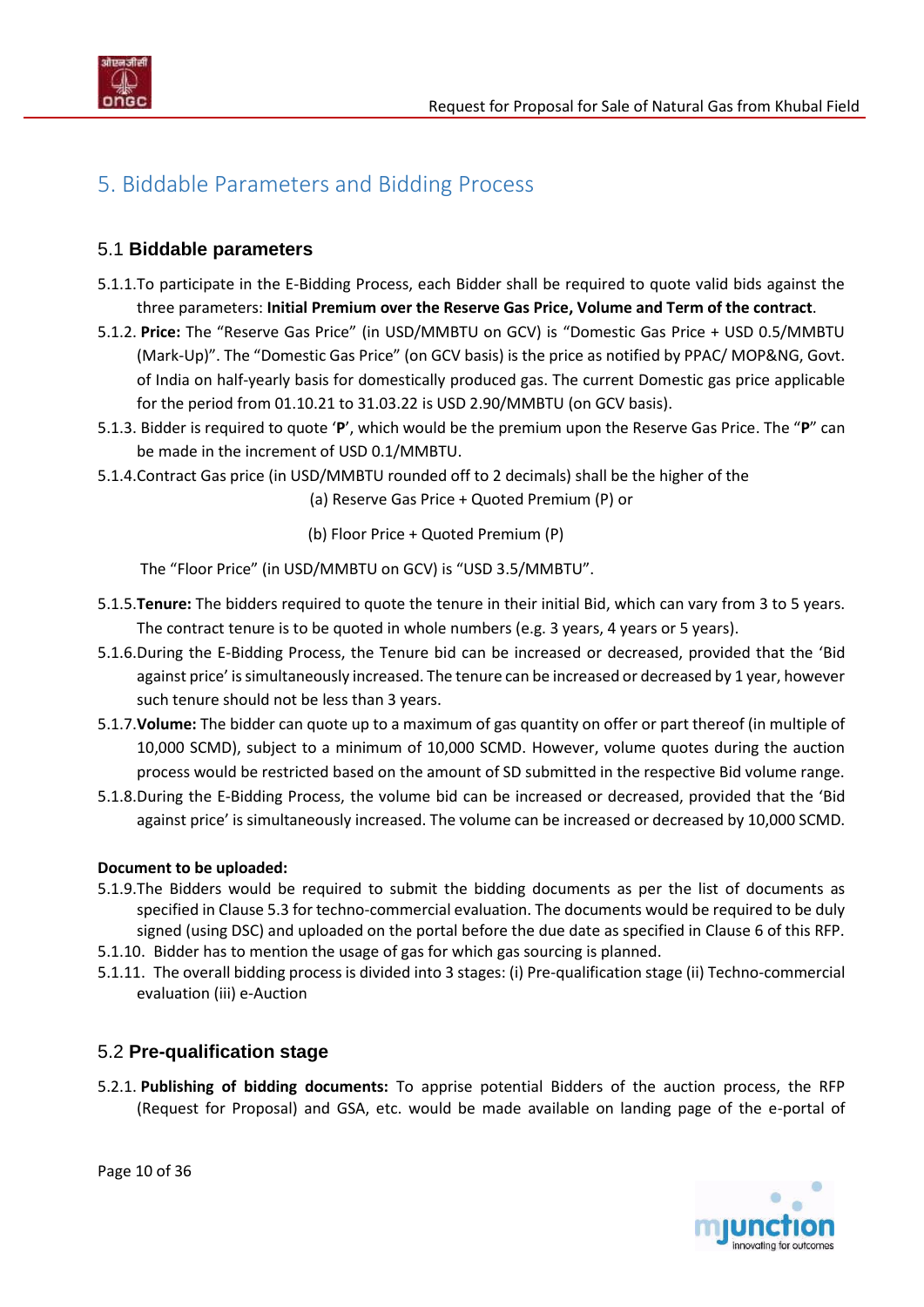

Empanelled Agency. The Bidders would be able to download these documents without registering on the platform.

- 5.2.2. Clarifications to Bidders' queries: Bidders would be able to send their queries to the designated email address (ongcgasbidding@mjunction.in) before registering on the portal. However, post registration on the portal, the bidders would also be able to upload their queries on the portal. The clarification to all the queries would be hosted on the e-portal.
- 5.2.3.**Pre-bid meeting:** A pre-bid meeting would be organized on a date specified i[n Clause 6](#page-15-1) of this RFP. The pre-bid meeting would be an interactive session and provide Bidder/s, the opportunity to seek further clarifications and understand the process better. The Pre-bid meeting would be open to all the interested Bidder/s. The Bidder/s willing to participate in the pre-bid meeting would be required to nominate a maximum of two representatives from their organization to take part in the meeting. Bidders would be required to use their official email address to share the name, email address and phone number of the nominated person(s) to the designated email address [\(ongcgasbidding@mjunction.in\)](mailto:ongcgasbidding@mjunction.in).
- 5.2.4.**Registration on the e-auction portal:** After the last date of submission of bid documents (as mentioned in [Clause 6](#page-15-1) of this RFP), all the bidders who have submitted their documents for techno-commercial evaluation will be provided with the login credentials of the auction portal.

### <span id="page-10-1"></span><span id="page-10-0"></span>**5.3 Techno-Commercial Evaluation**

5.3.1. Techno-commercial evaluation would be carried out for all the bids received and a list of Technocommercial qualified Bidders shall be prepared.

#### **Technical Criteria**

- 5.3.2. Bid should be complete and covering the entire scope of gas supply and should conform to the terms and conditions of the gas supply indicated in the RFP, duly supported with documents wherever required. In case of incomplete and non-confirming bids, the bid may be rejected.
- 5.3.3. Bidder need to submit documentary proof being certified copy of the Firm's Memorandum of Association (for a registered company), Partnership deed(for partnership firm) or declaration from Proprietor in case of a proprietary firm (as applicable depending on type of firm) detailing the nature of business the firm is engaged in.
- 5.3.4. Bidder to submit Security Deposit either in the form of Bank Guarantee (BG) or Letter of Credit (L/C) as mentioned in [clause 3.5](#page-5-2) of the RFP.
- 5.3.5. The bidder should submit a declaration [\(Appendix-9](#page-29-0) of Section B) with Techno-commercial Bid to the effect that neither the bidder themselves, nor any of its allied concerns, partners or associates or directors or proprietors involved in any capacity (the "bidder group"), are currently serving any banning orders issued by ONGC or its subsidiaries debarring the bidder group from carrying on business dealings with ONGC or its subsidiaries. The bid without such declaration shall be rejected.

#### **Commercial criteria**

The bid duly completed in all respect duly signed along with all enclosures should be submitted through the e-bidding portal.



Page 11 of 36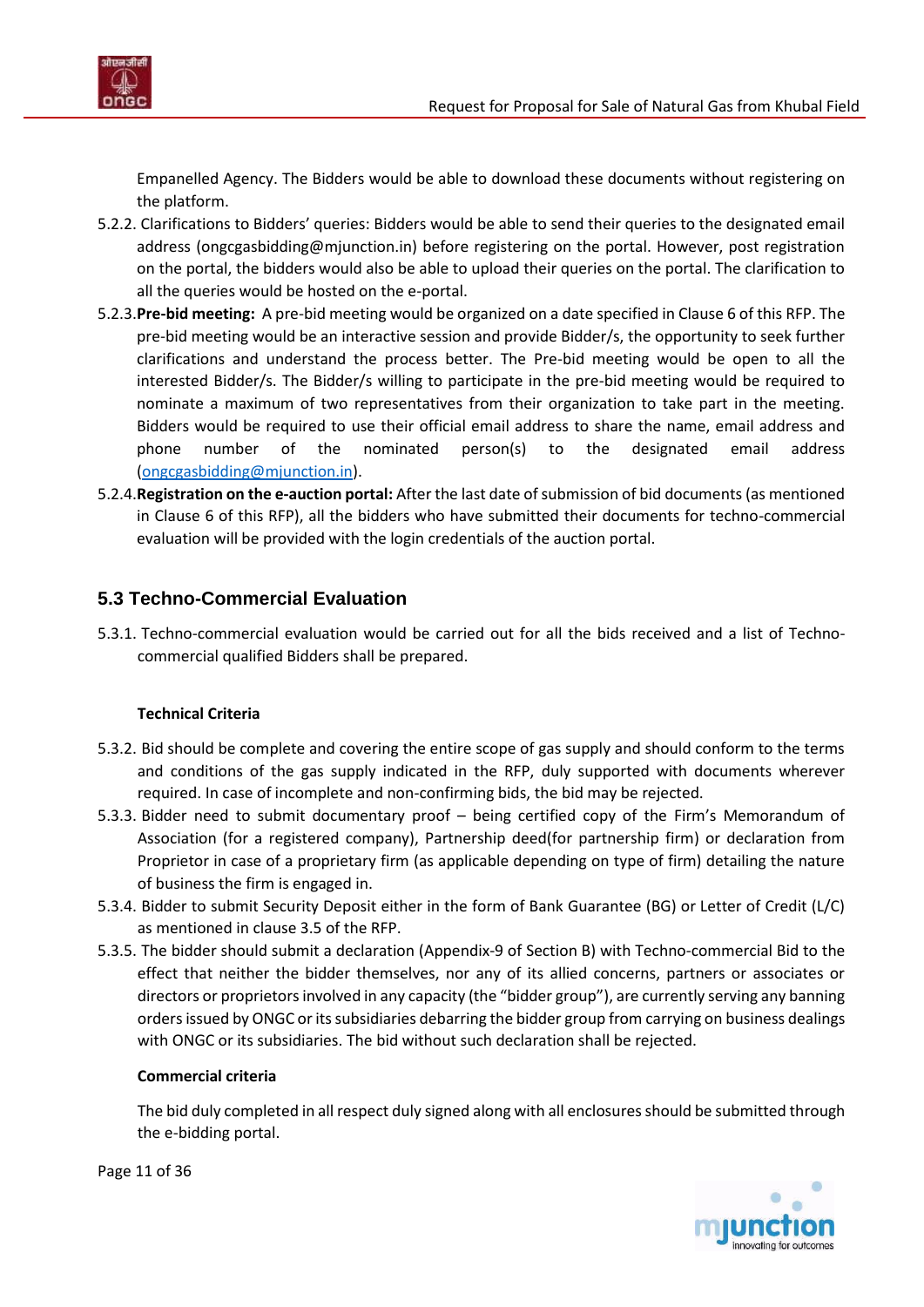

- 5.3.6.For ascertaining commercial eligibility of the bidder, Net worth of the bidder for the previous immediate financial year shall be considered. Bidder to submit audited annual accounts of previous immediate financial year for ascertaining their Commercial eligibility. The date (i.e. the financial period closing date) of the immediate previous year's annual accounts should not be older than eighteen (18) months from the date of NIO.
- 5.3.7.In case the bidder is a newly formed company (i.e. one which has been incorporated in last 5 years from the NIO date , who does not qualify financial criteria (i.e. Net-worth being positive) by itself and submits his bid based on the financial strength of his promoter company, then same financial criteria would also apply to its promoter company and for ascertaining the same, the following documents need to be submitted:
	- A. Financial statement showing positive Net worth of the promoter.
	- B. Corporate Guarantee on the promoter company's Company letter head signed by an authorized official undertaking that they would financially support the newly formed company for executing the Contract in case the same is awarded to them and would be ultimately liable for fulfilling the obligations of the Buyer, and
	- C. 'Certificate of Incorporation' issued by Registrar of Companies (in case bidder is a company, notarised Partnership deed or document of proprietorship firm, etc. as the case may be)
- 5.3.8.In case the bidder is a subsidiary company (should be a 100% subsidiary of the parent/ultimate parent/holding company) who does not meet the financial criteria i.e. Net-worth being positive) by itself and submits his bid based on the financial strength of his parent/ultimate parent/holding company, then same financial criteria would also apply to the parent/ultimate parent/holding company and ascertaining the same following documents need to be submitted:
	- A. Financial Statement showing positive Net worth of the parent/ultimate parent company.
	- B. Corporate Guarantee on parent/ultimate parent/holding company's letter head signed by an authorized official undertaking that they would financially support their 100% subsidiary company for executing the Contract in case gas is allocated to them and would be ultimately liable for fulfilling the obligations of the Buyer.
	- C. The bidder shall submit documentary evidence that his company is a 100% subsidiary of the parent/ultimate parent/holding parent company.

#### **Notification to eligible Bidders:**

- 5.3.9.After the techno-commercial evaluation of the documents, all eligible Bidders will be informed of their advancement to next phase of the bidding process for auction which would be done on [https://auction.coaljunction.com](https://auction.coaljunction.com/) on the date specified in [Clause 6](#page-15-1) of this RFP.
- 5.3.10. At the start of the Bidding process, the initial price bid, volume and tenure quoted by all the eligible bidders would be decrypted by the system.

### <span id="page-11-0"></span>**5.4 e-Auction**

5.4.1. All the qualified bidder/s will be contacted by the Empanelled Agency for e-auction.

#### **Rules & regulations on conduct of e-Auction:**

Page 12 of 36

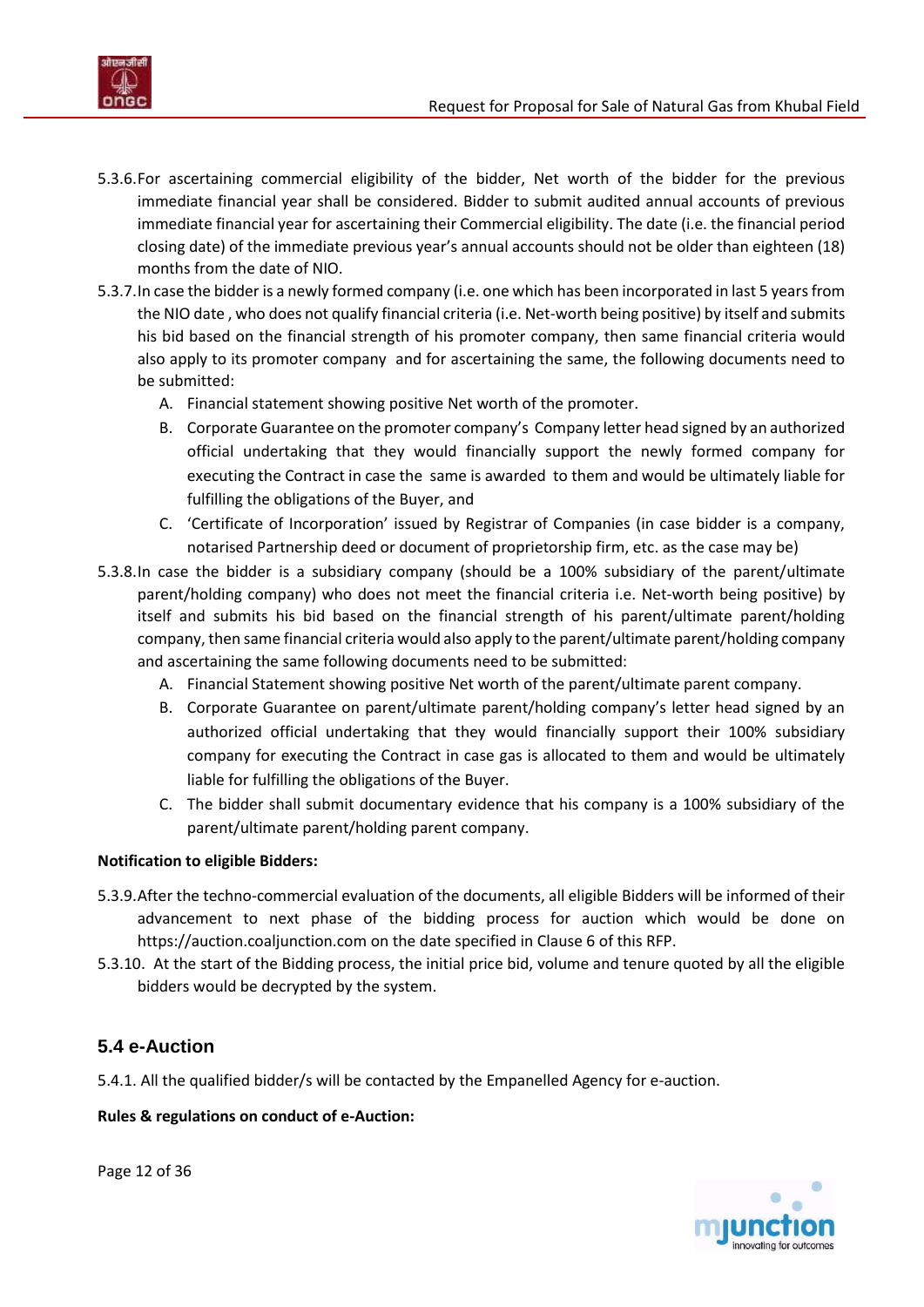

- 5.4.2.During the Auction, bidder/s may contact the auction helpdesk numbers for any assistance/clarification regarding online bid submission as pe[r Clause 8.](#page-17-1)
- 5.4.3.All Bidders are required to be active during bidding.
- 5.4.4.The bidder/s must also ensure that their contact nos. be kept free from any other calls so that empanelled agency's representatives can reach out to the bidder/s easily whenever required.
- 5.4.5.Bidder/s to ensure stable connectivity. Empanelled Agency or ONGC will not be responsible for any disconnectivity or infrastructural failure at Bidder's end.
- 5.4.6.Bidder/s to keep their email inbox open to receive any files, if sent, during the event.
- 5.4.7.Empanelled Agency recommends to bid at least 5 minutes prior to auction closing time to avoid any last minute bid placement. Bidders placing their bids at the last minute will be doing so at their own risk. It is advised to bid well in advance of the auction closing time.
- 5.4.8.E-auction will start as per the time schedule intimated in [Clause 6.](#page-15-1) The time indicated in notice is fixed and under no circumstance will this time be changed. Bidders are required to take necessary steps and be prepared to commence participation at the above mentioned time.
- 5.4.9.All organizations to note that the executive of the participating organization placing bids online shall be treated as an authorized representative of the organization for placement of bid on behalf of their organization.
- 5.4.10. The bidder/s need to change their password to keep it secure. Empanelled Agency or ONGC will not be responsible for any misuse of bidder/s Login ID and password.
- 5.4.11. Bids once made, cannot be cancelled / withdrawn. ONGC shall take appropriate action in case of nonacceptance of allocation by the bidder/s (in case the same is conforming to RFP conditions).
- 5.4.12. Multi log in using the same User ID & Password is not permitted. Please note that Bidder can login with their respective user id and password from one connection only. Simultaneously logging in using the same user id and password is not possible. In case simultaneous login happens then second logger will receive a message that some body is already logged in & in case Bidder is still interested to login, the first person will be logged out.
- 5.4.13. Participating bidders need to ensure continuous, uninterrupted and secure operations at their end. Empanelled Agency shall not be responsible for any interruption or failures on these counts.
- 5.4.14. Bidder is responsible for maintaining the confidentiality of their User ID and Password for restricting access to their computer, computer system and computer network and bidder shall be held responsible for all activities that occur using their User ID and Password.
- 5.4.15. All commercial/ contractual terms are offered by and agreed to between Bidder and ONGC alone. Empanelled Agency does not have any control or does not determine or advise or in any way involve itself in the offering or acceptance of such commercial/ contractual terms between Bidder/s and ONGC.
- 5.4.16. The e- auction schedule shall be communicated to all the eligible bidders. ONGC retains the right to cancel or reschedule or relaunch of the e - Auction.
- 5.4.17. ONGC's decision on award of Contract in accordance with the terms and conditions of the bidding document shall be final and binding on all the bidder/s.

#### **Mock run and training of the Bidding platform to Bidders**

Page 13 of 36 5.4.18. Prior to the E-Bidding Date, the Empanelled Agency shall organize a mock run of E-Bidding Process to help Bidder/s familiarize themselves with the features of the E-Portal. Such mock run shall be held on a predetermined date as specified in [Clause 6](#page-15-1) of this RFP. The Empanelled Agency shall notify the

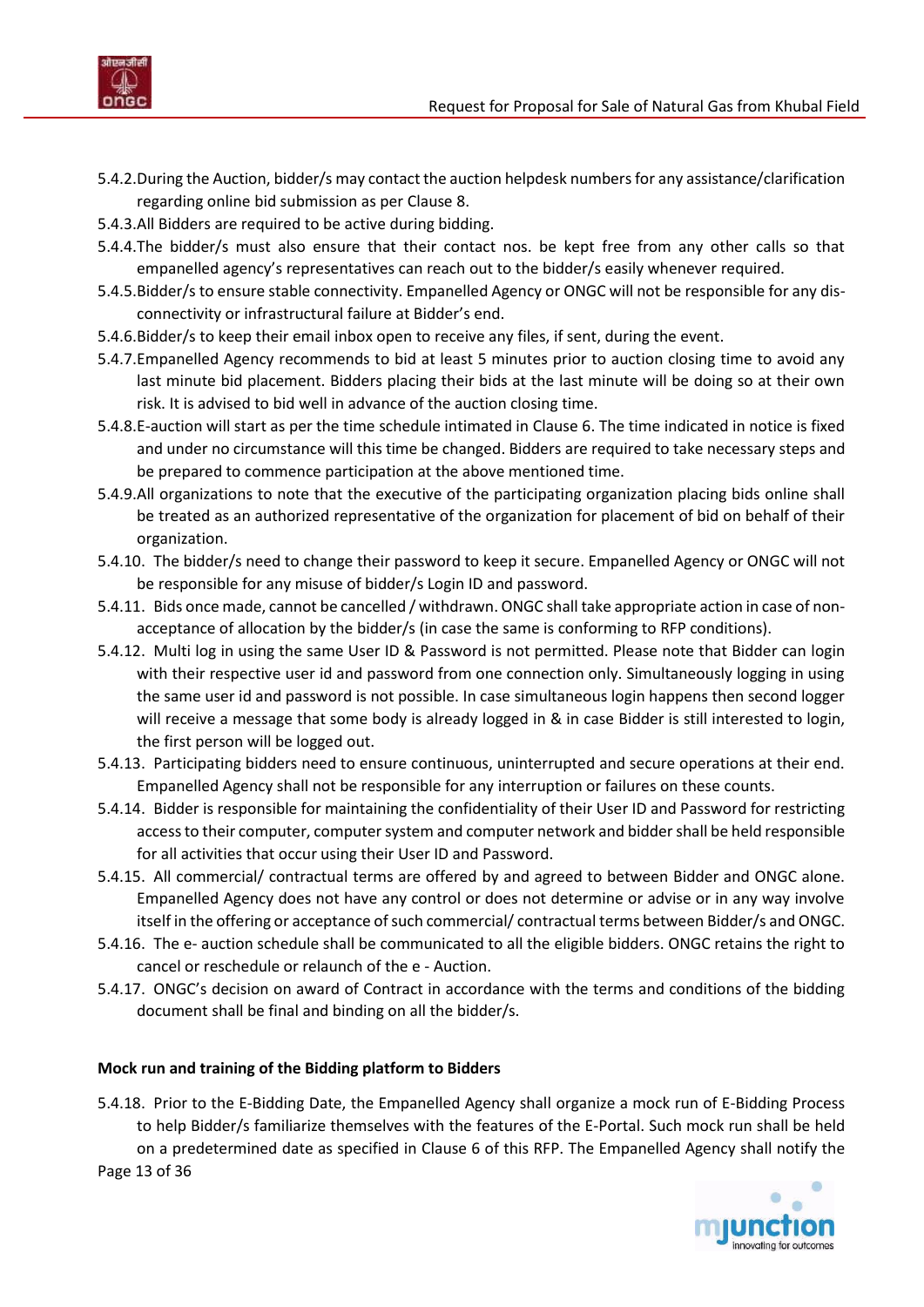

requisite details for the mock run to relevant Bidders via email. Bidder/s can either complete the training modules uploaded on the portal or can opt for offline training session.

#### **Competitive e-auction**

5.4.19. The bidding will start at a date and time specified as per [Clause 6](#page-15-1) of this RFP. The e-auction will be of 60 minutes with details of dynamic bidding as described i[n Clause](#page-13-1) 5.5.11.

#### <span id="page-13-0"></span>5.5 **Bid parameters and bidding rounds**

- 5.5.1. All the techno-commercially qualified bidders are eligible to participate in the e-auction process. During the e-auction process, the following variable can be modified:
- 5.5.2. **Starting Price bid:** The starting price bid for the bidding process shall be the one initially quoted by the bidder.
- 5.5.3.**Ticker size for price bid:** Only upward increments of the price bid shall be allowed and it cannot be decreased. The minimum increment ticker size for the price bid shall be USD 0.1/MMBTU, and the Bidder can only increase its previous price bid in multiples of the ticker size defined.
- 5.5.4. **Starting Volume bid:** The starting volume bid for the bidding process shall be the one that initially quoted by the bidder.
- 5.5.5.**Ticker size for volume bid:** The volume bid can be increment or decrement during the bidding process and ticker size for the volume Bid shall be 10,000 SCMD, however the volume bid should be in the range of minimum offered quantity of 10,000 SCMD to maximum offered quantity of 100,000 SCMD. The Volume bid can be increased or decreased provided the price bid is increased.
- 5.5.6.**Starting Tenure bid:** The starting Tenure bid for the bidding process shall be the one that initially quoted by the bidder.
- 5.5.7.**Ticker size for Tenure bid:** The Tenure bid can be increment or decrement during the bidding process and ticker size for the Tenure Bid shall be 1 year, however the Tenure Bid should be in the range of 3 to 5 years. The Tenure bid can be increased or decreased provided the price bid is increased.
- 5.5.8.All the qualified bidders, during the e-auction process would be able to see the quantity of gas allocated out of initially quoted quantity against their quoted price and current price range of allocation. However Bidders would not be able to see the allocated volumes of other bidder/s.
- 5.5.9.E-auction rounds and closure**:** The key features of the e-bidding round is as follows:
- 5.5.10. **E-auction Duration:** The total E-auction Process shall be for a period of 60 minutes initially.
- <span id="page-13-1"></span>5.5.11. **Dynamic e-auction:** The entire e-auction process will be dynamic and will be subject to extensions as per [Clause 5.5.12.](#page-13-2)
- <span id="page-13-2"></span>5.5.12. **Extension of e-auction Duration:** If a bid is received within the last 5 minutes before the close of the e-auction duration, there would be an automatic 15 minutes extension of the auction duration. The 15 minutes auto extension will start from the time of the first bid received within the last 5 minutes before the closure of the auction period. There will be unlimited auto extensions. In case the e-auction does not get closed within 18:30 hours of a particular day then the auction will get automatically paused and the same will be resumed at 11:30 hours of the next business day.
- <span id="page-13-3"></span>5.5.13. **E-auction termination:** The E-auction process ends if there is no bid revision in the period specified above of this RFP.



Page 14 of 36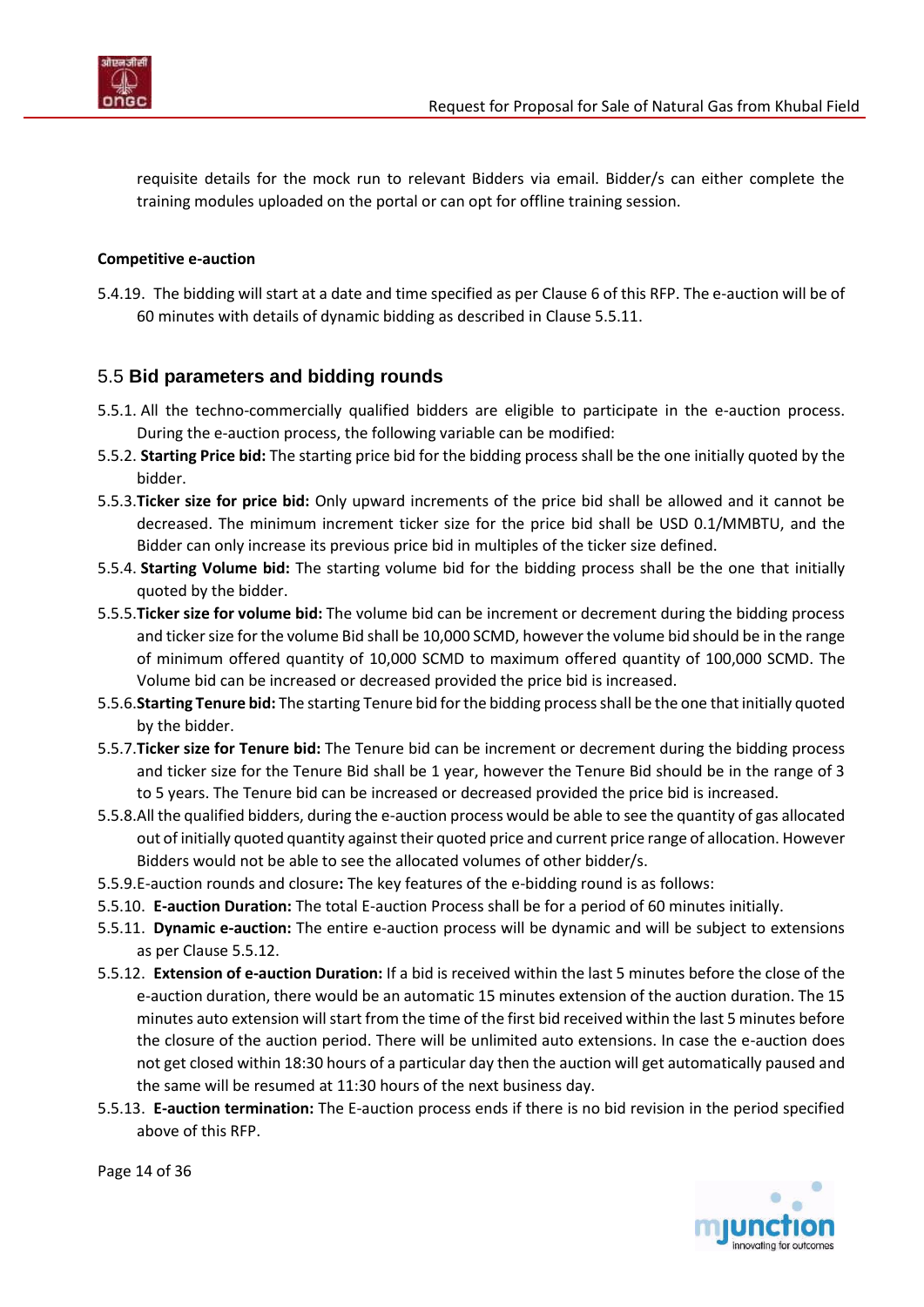

### <span id="page-14-0"></span>**5.6 Determination of provisional quantity and final quantity allocation**

- 5.6.1.During the bidding process, following logic would be used to determine provisional allocation and when there is any change in the price quote of the bidder/s
- 5.6.2. **Step 1:** The gas price bid will be arranged in descending order.
- 5.6.3. **Step 2:** The Provisional Quantity shall be determined as follows:
	- A. Based on the initial quoted price, the Provisional Quantity shall be determined for the highest Bidder for the full volume which it has quoted or gas available for auctioning, whichever is lower. This quantity allocation process will be followed by the next highest Bidder for its quoted volume or remaining available volume, whichever is lower, and so on until the total available volume is fully allocated.
	- B. If there is a tie in the quoted price for any bids, the E-Portal shall arrange such tied bids in descending order based on the volume quoted by the bidders. In such case, the Provisional Quantity shall be determined for the bid which has quoted the higher volume amongst the tied bids, for its quoted volume or remaining volume, whichever is lower, followed by the next bid for next higher volume for its quoted volume or remaining volume, whichever is lower, and so on until the available volume is fully allocated.
	- C. If there is a tie for any bids for both, quoted price and volume, the E-Portal shall arrange such tied bids in descending order based on the tenure quoted by the bidders. In such case, the Provisional Quantity shall be determined for the bid which has quoted the highest tenure amongst the tied bids, for its quoted volume or remaining volume, whichever is lower, followed by the next bid for next highest tenure for its quoted volume or remaining volume, whichever is lower, and so on until the available volume is fully allocated.
	- D. If there is a tie in all quoted price, volume quoted and tenure and if the aggregate volume of gas quoted by these Bidders is less than the available gas volume, the Bidders will get volume allocated as per their quoted volume. In case if the aggregate volume of gas quoted by these bidders is more than the available gas volume, the available gas volume shall be pro-rated amongst the tied Bidders.
- 5.6.4.**Step 3:** Steps 1 and 2 shall continue throughout the E-auction Process and the Provisional Quantity shall continue to be determined by the E-Portal dynamically, until the conditions for the closing of the Eauction Process as specified in [clause 5.5.9](#page-13-3) are met.
- 5.6.5.**Step 4:** Upon the closing of the E-Bidding Process, the Provisional Quantity determined based on the last bids received shall be considered as the Final Quantity for each Bidder.
- 5.6.6.At the end of the e-bidding process, all the successful Bidders would be notified regarding their respective allocated volume. Option shall be given to Bidders to surrender the gas allocation if the quantity awarded is less than 10,000 SCMD.
- 5.6.7.Surrender of gas allocation activities to be executed offline. Such Bidder needs to communicate [\(ongcgasbidding@mjunction.in\)](mailto:ongcgasbidding@mjunction.in) within 3 working days from the auction completion date. In case the bidder fails to notify ONGC of surrendering of gas, the gas is deemed to have been allocated and NOA would be issued thereafter.
- 5.6.8.Based on the result of the auction, ONGC will issue NOA and execute the GSA with the successful Bidders.

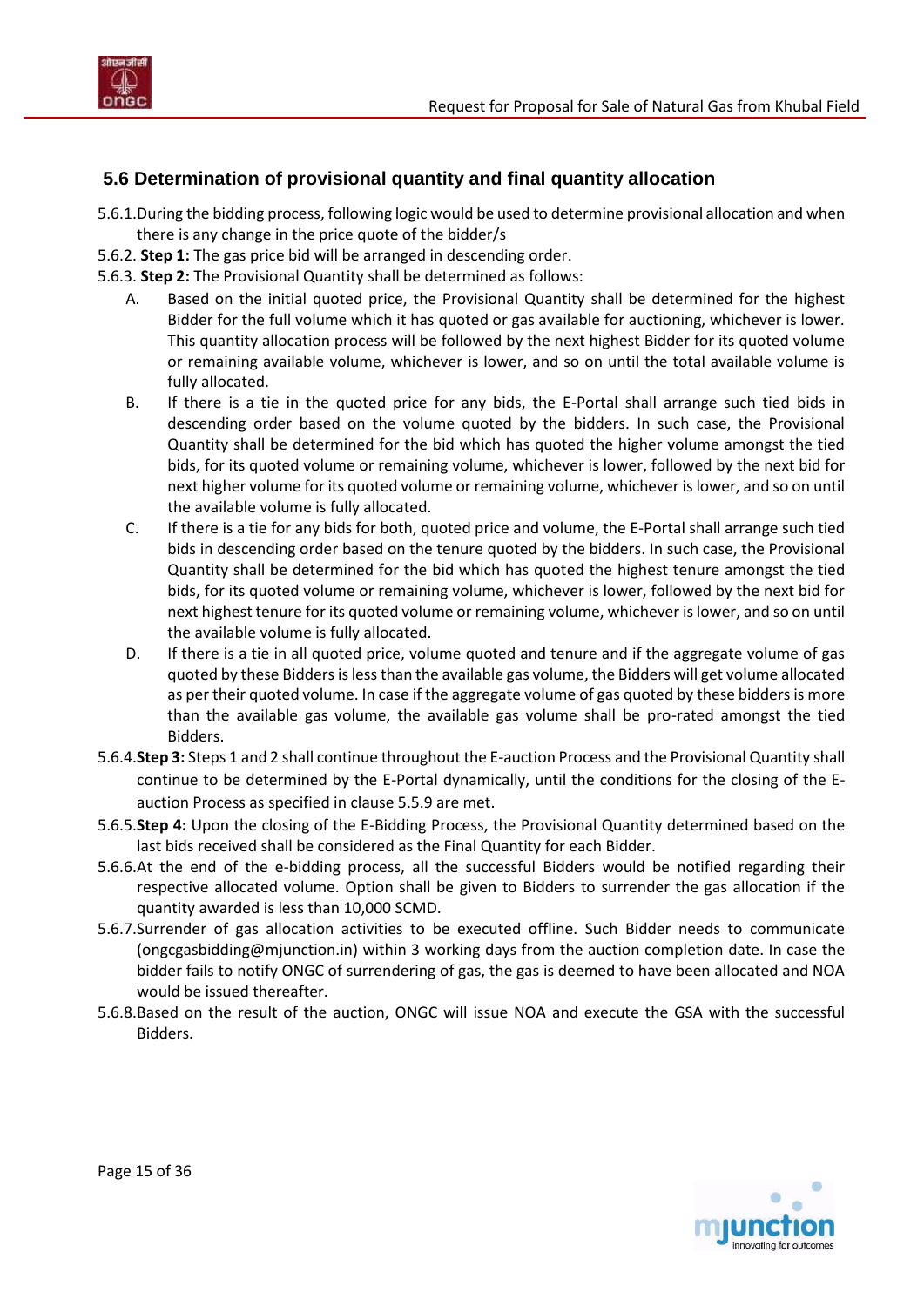

# <span id="page-15-1"></span><span id="page-15-0"></span>6. Activity Schedule

6.1. The schedule of the entire sale of natural gas is given below:

| Sr.            | Particular                                                                                                                                                | <b>Activity Date and Time</b> |
|----------------|-----------------------------------------------------------------------------------------------------------------------------------------------------------|-------------------------------|
| 1              | Publishing NIO, RFP and GSA                                                                                                                               | 08/12/2021 at 09:00 Hours     |
| $\overline{2}$ | Last date for submission of queries of bidder                                                                                                             | 17/12/2021 at 17:00 hours     |
| 3              | Pre-bid meeting                                                                                                                                           | 23/12/2021                    |
| 4              | <b>Bidder training</b>                                                                                                                                    | 08/12/2021 to 09/01/2022      |
| 5              |                                                                                                                                                           | 08/12/2021 at 09: 00 Hours to |
|                | Start of Bidder registration on the portal                                                                                                                | 29/12/2022 at 18:00 Hours     |
| 6              | Last date for bid submission (Technical Bid and initial price<br>bid) along with documents - physical copy of BG, etc. under<br>pre-qualification process | 29/12/2021 at 19:00 Hours     |
| 7              | Last date of the receipt of Security Deposit                                                                                                              | 01/01/2022                    |
| 8              | Notification to techno-commercially qualified Bidders                                                                                                     | 08/01/2022                    |
| 9              | E-Auction training sessions/Mock run                                                                                                                      | 08/12/2021 to 09/01/2022      |
| 10             | <b>IE-Auction date</b>                                                                                                                                    | 10/01/2022 at 11:00 Hours     |

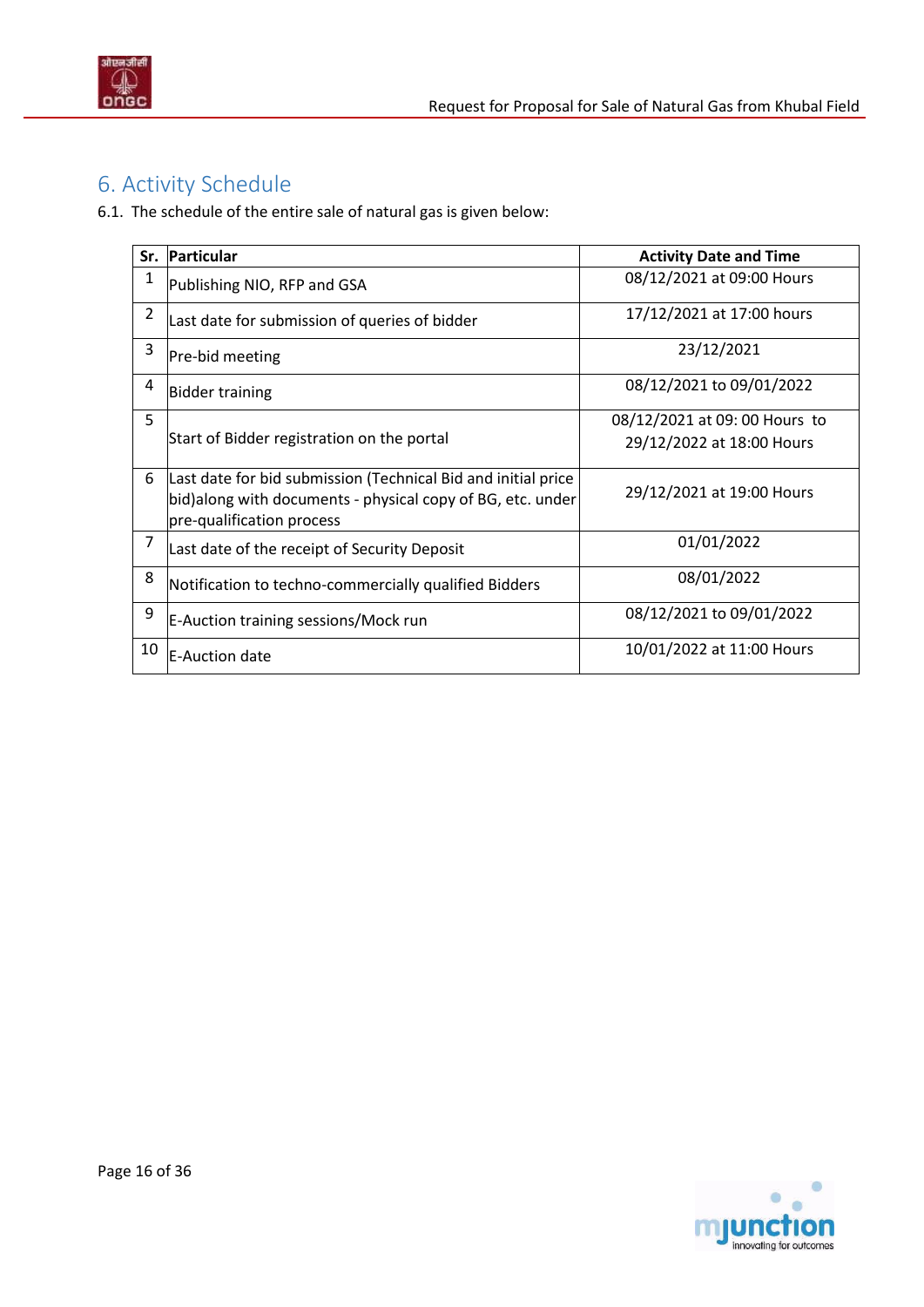

# <span id="page-16-0"></span>7. General Guidelines

- 7.1. Bidders are expected to thoroughly understand, evaluate and examine all instructions, forms, undertakings, requirements, and terms and conditions of the RFP including GSA. Each Bidder is required to submit its bid based on the terms and conditions of this RFP and the GSA, without any deviations or conditionality. A submission of the bid would imply unconditional acceptance of all the terms and conditions in the RFP and GSA.
- 7.2. Bids, once made, cannot be cancelled / withdrawn after the Bid closing date.
- 7.3. Failure to furnish any/all information/documents required under this RFP may lead to disqualification of the Bidder.
- 7.4. In addition to the Contract Gas Price, each Bidder acknowledges and agrees that it shall be liable to pay the marketing margin of USD 0.20/MMBTU on Gross Calorific Value (GCV) basis. This price is ex-ONGC installation and is exclusive of Taxes, Duties, service tax, GST, education cess, sales tax/VAT, Octroi, and all other statutory levies as applicable at present or to be levied in future by the Central or State Government or Municipality or any other local body or bodies payable on sale of Gas by ONGC to the BUYER and these shall be borne by the BUYER over and above this price.
- 7.5. After issuance of NOA, in case Bidder surrenders gas allocation or fails to execute GSA and provide the Payment Security then the entire Security Deposit would be forfeited and in such a scenario, action will be taken to ban/put on holiday (upto 2 years) the bidder as per ONGC policy.
- 7.6. Each Bidder acknowledges and agrees that this Request for Proposal (RFP) by ONGC does not constitute any commitment to supply or sell gas and is only an invitation to offer. The Notification of Award (NoA) will constitute the formation of the contract and same shall remain binding on both the parties till the GSA is signed. Gas supply to the Bidder shall not commence unless payment security is furnished and GSA is signed.
- 7.7. Any attempt by a Bidder to influence the E-Auction process or other Bidders, bid evaluation or the allocation process shall immediately result in disqualification of its bid.
- 7.8. In case of any conflict between the provisions of this RFP and the GSA, the provisions of the GSA shall prevail.
- 7.9. ONGC reserve the right to withhold or withdraw the E-Auction process at any stage or cancel or modify the process or change / modify / amend any or all provisions of this RFP, at any time, without assigning any reason whatsoever by notice to all Bidders. ONGC shall have sole discretion and reserve the right, without any obligation or liability, to accept or reject any or all of the bids at any stage of the E-auction process. ONGC, at its own discretion, can seek additional documents from Bidders that it may require to ascertain the capability of Bidders to offtake gas as per the terms of GSA.

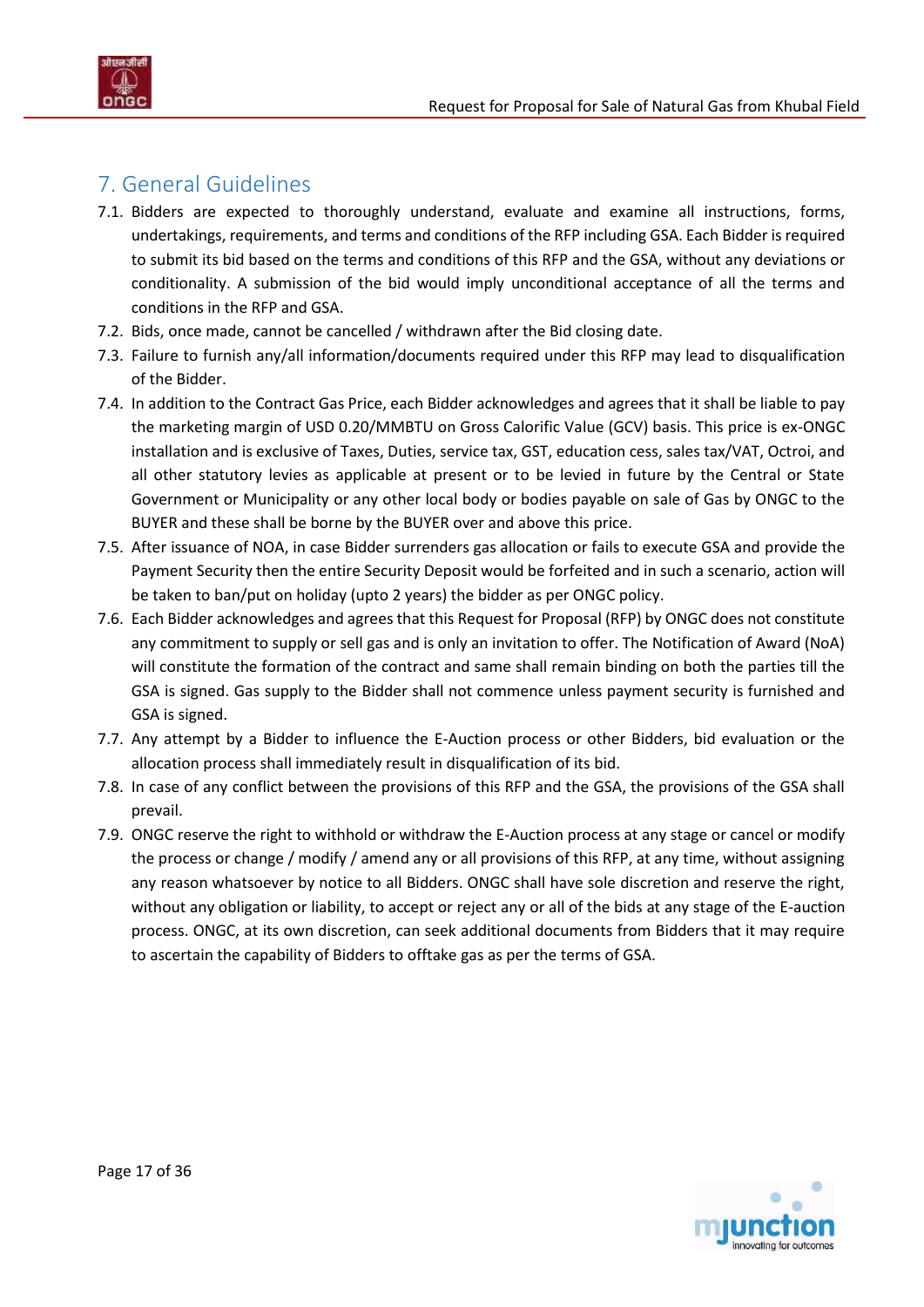

# <span id="page-17-1"></span><span id="page-17-0"></span>8. Bidding Support

8.1. A Bidder who requires any clarifications pertaining to the E-auction Process in general or technical support during E-auction Process may seek the required assistance at the following contact details:

| <b>Query Type</b>                                                                                 | <b>Contact Details</b>                                                                                            |
|---------------------------------------------------------------------------------------------------|-------------------------------------------------------------------------------------------------------------------|
| General clarification regarding<br>bidding process OR for any kind of<br><b>Technical Support</b> | ongcgasbidding@mjunction.in                                                                                       |
| <b>Helpdesk Nos for e-bidding</b>                                                                 | 033-6601-1717 / 033-6603-1747                                                                                     |
| <b>Auction Helpline nos</b>                                                                       | Souvik Ghosh - 9163348134<br>Arijit Paul - 9163348277<br>Amit Banerjee - 9163348281<br>Shirshendu De - 9163348247 |

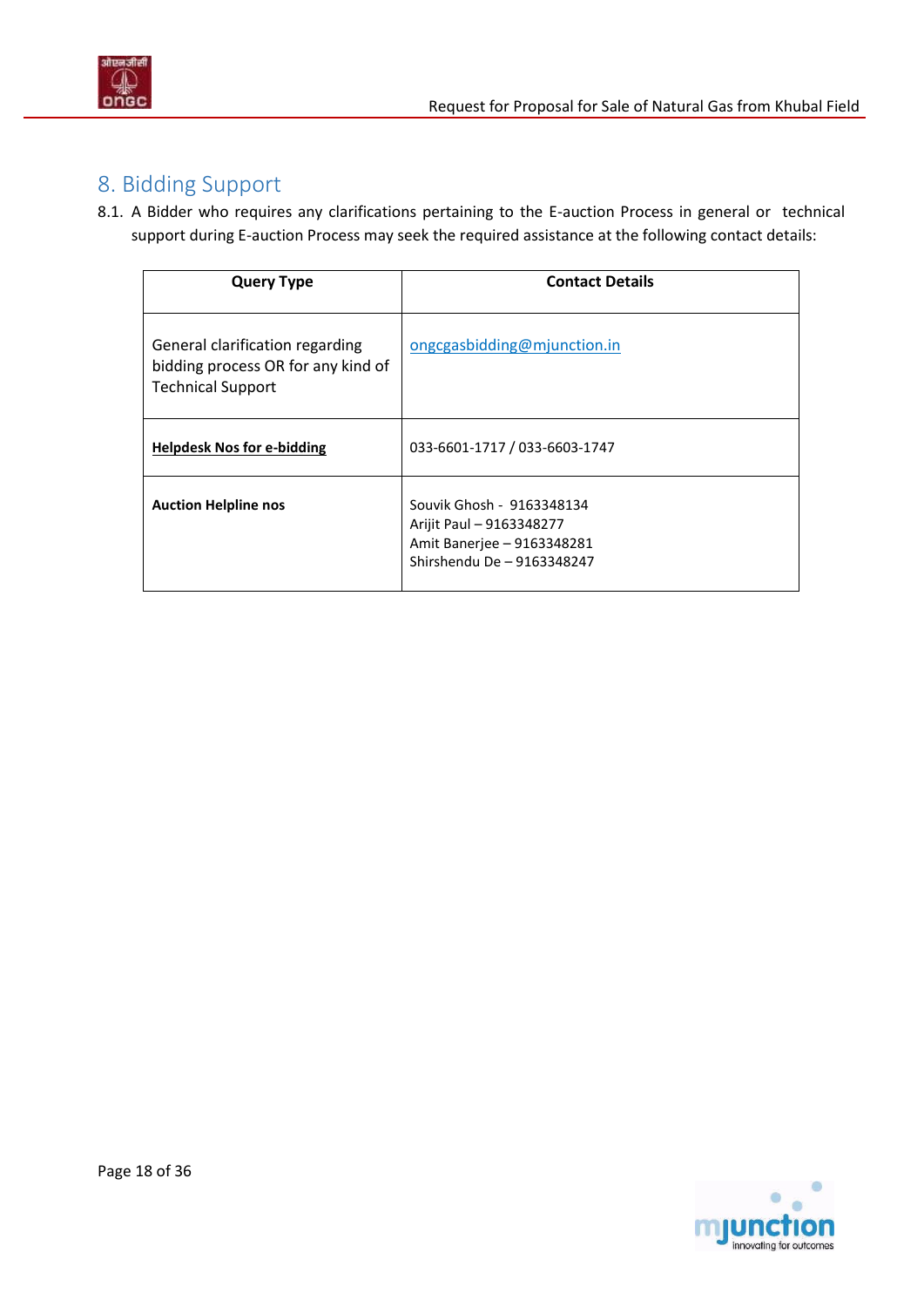<span id="page-18-0"></span>

# Section B

**(**Declaration Formats**)**

**Appendix–1** 

#### **BIDDING DOCUMENT ACKNOWLEDGEMENT PRO- FORMA**

#### **(On company letter head)**

Dated: \_\_\_\_\_\_\_\_

To,

The Asset Manager, ONGC, Tripura Asset, Agartala, Tripura

Pin: 799014.

Dear Sirs,

We hereby acknowledge receipt of a complete set of Bidding Documents consisting of GSA and RFP enclosed to the "Notice for inviting Offer (NIO)" pertaining to Gas Sales from Khubal field, Tripura Asset.

We guarantee that the contents of the above said Bidding Documents will be kept confidential within our organization and text of the said documents shall remain the property of ONGC and that the said documents are to be used only for the purpose intended by ONGC.

Our address for further correspondence on this offer will be as under:

**FAX NO:**

**TELEPHONE No: Yours faithfully,**

**PERSONAL ATTENTION OF:**

\_\_\_\_\_\_\_\_\_\_\_\_\_\_\_\_\_\_\_\_\_\_\_\_\_\_\_\_\_ \_\_\_\_\_\_\_\_\_\_\_\_\_\_\_\_\_\_\_\_\_\_\_\_\_\_\_\_\_ \_\_\_\_\_\_\_\_\_\_\_\_\_\_\_\_\_\_\_\_\_\_\_\_\_\_\_\_\_

**(IF REQUIRED)**

 **(BIDDER)**

Note: This form should be uploaded along with offer duly digitally signed.

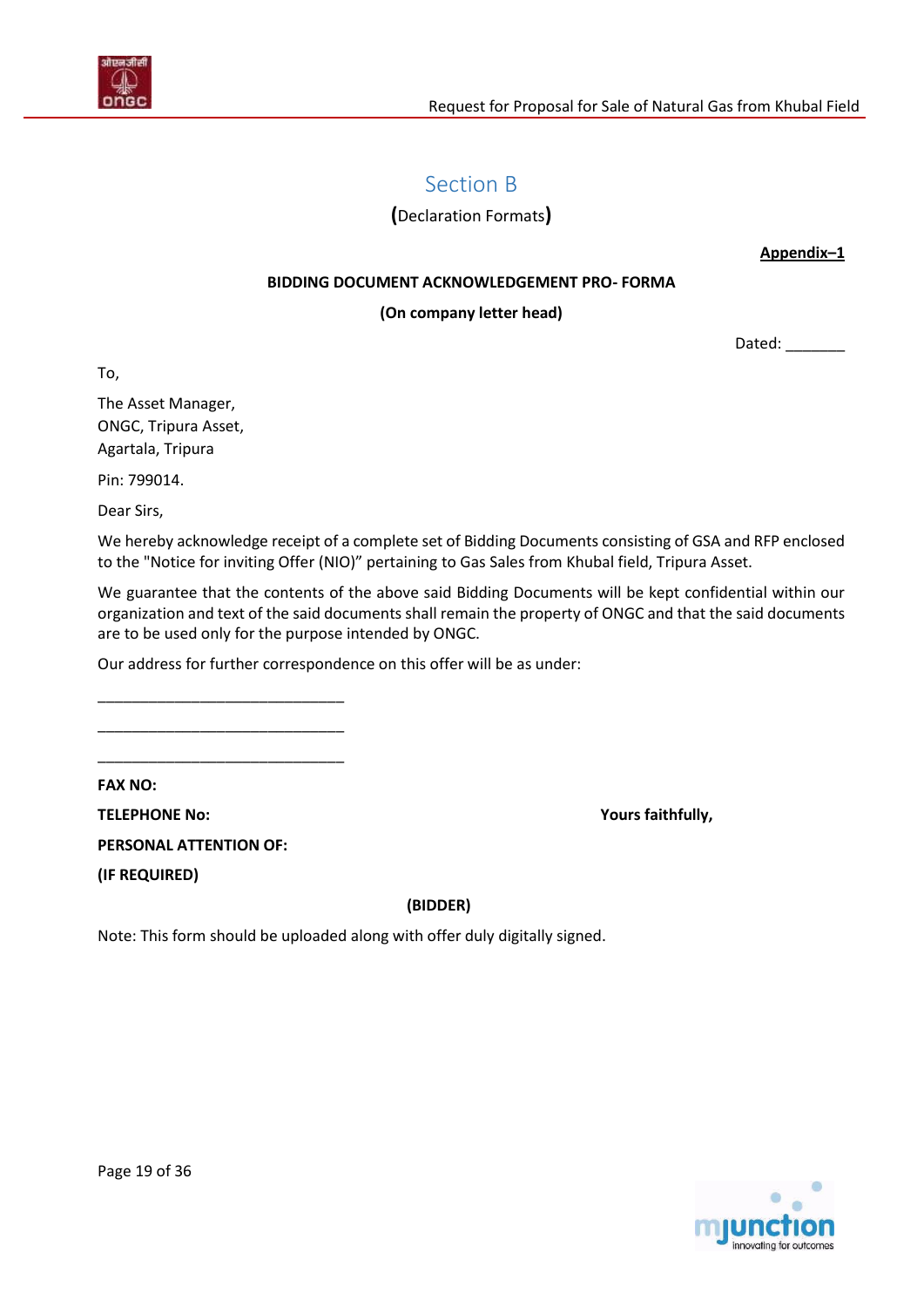

#### **BID SUBMISSION PRO-FORMA**

**(On letter head)**

To

The Asset Manager,

ONGC, Tripura Asset,

Agartala, Tripura

Pin: 799014.

Dear Sir,

- 1. I/We hereby offer to purchase the natural gas detailed in terms of RFP and draft GSA to or such portion thereof as you specify in the Award of Allocation and agree to hold the validity of this bid <\_\_\_\_\_\_\_\_\_\_\_>(180 days from NIO).
- 2. I/We have understood and agree to comply with the RFP, GSA and any addendums / corrigendum thereto for purchasing natural gas and am/are fully aware of the nature of the gas to be purchased and my/our Offer is to purchase natural gas strictly in accordance with the conditions mentioned in RFP and GSA and any addendums / corrigendum thereto.

**Yours faithfully,** 

**Signature of Bidder** 

Address:

Dated :

**Signature of Witness**

Address:

Dated:

**Note:** This form should be uploaded along with bid duly digitally signed.

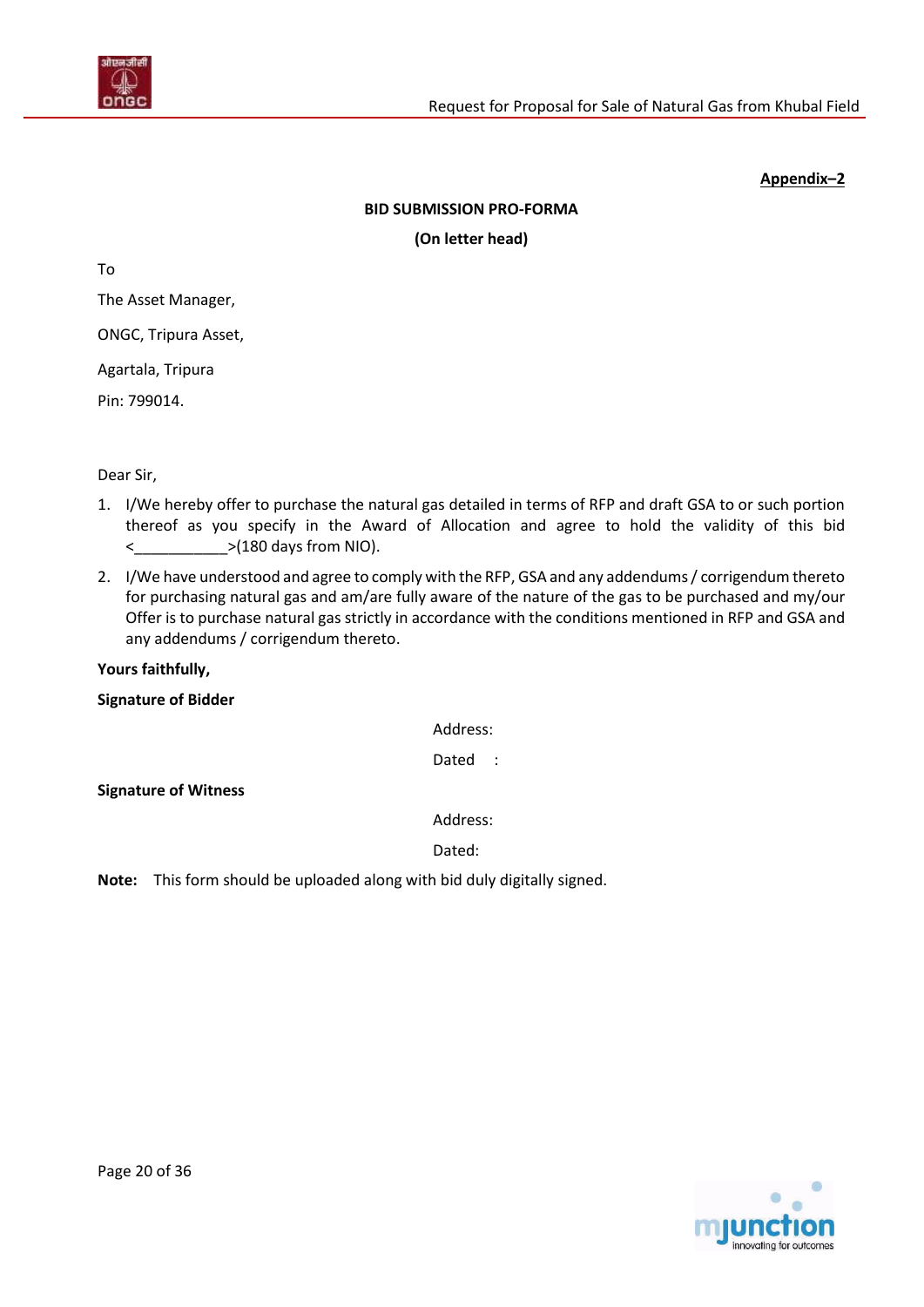

#### **CONFIRMATIONS TO BE GIVEN BY THE BIDDERS**

| column | Following confirmations are to be given by the bidder by selecting confirmed /not confirmed in the last                    |  |
|--------|----------------------------------------------------------------------------------------------------------------------------|--|
| 1.     | I/We hereby confirm that our unconditional validity of the bid is for 180 days from the<br>publication of NIO.             |  |
| 2.     | I/We hereby confirm that our bid is firm during the entire duration of the e-bidding<br>process without any qualification. |  |
| 3.     | I/We hereby confirm acceptance of Scope of terms of natural gas supply in toto, without<br>exceptions and exclusions.      |  |
| 4.     | I/We hereby confirm that all handwritten matter in all the documents submitted are<br>authenticated by me/us.              |  |
| 5.     | I/We hereby confirm that in all the legal documents submitted, the signatures of<br>witnesses are taken.                   |  |
| 6.     | I/We hereby confirm that I/we have submitted the Integrity Pact in original duly signed<br>on all pages.                   |  |

#### **Signature of the Bidder**

**Note: If any box above is not marked or falsely tick marked, the bid is likely to be rejected.**

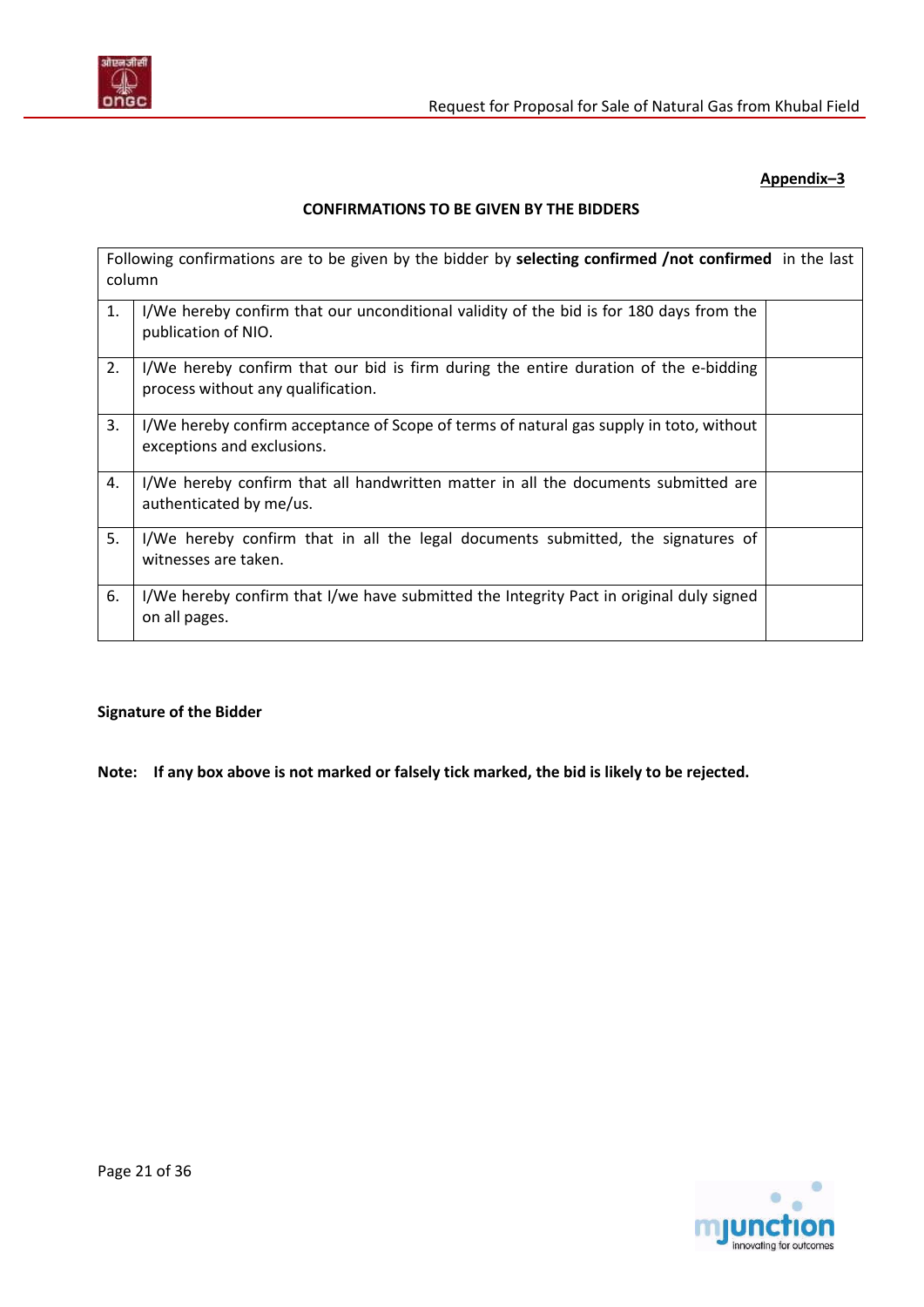

### **PRO-FORMA CERTIFICATE ON RELATIVES OF DIRECTORS OF ONGC TO BE SUBMITTED PURSUANT TO SECTION 297 OF COMPANIES ACT, 1956**

#### **CERTIFICATE**

This has reference to our proposed offer/bid for utilization of natural gas from Khubal field of ONGC in Tripura Asset.

For the purpose of Section 297/299 of the Companies Act, 1956, we certify to the best of my/our knowledge.

- (i) I am not a relative of any Director of ONGC.
- (ii) We are not a firm in which a Director of ONGC or his relative is a partner.
- (iii) I am not a partner in a firm in which a Director of ONGC or his relative is a partner.
- (iv) We are not a private company in which a Director of ONGC is a member or Director.
- (v) We are not a Company in which Directors of ONGC hold more than 2% of the paid-up share capital of our company or vice-versa.

Signature

(Authorized Signatory of the Bidder /Company/Firm)

Place:

Date:

Note:1. "Relative" means as mentioned in Section 6 of the Indian Companies Act 1956.

<span id="page-21-0"></span>2. To be provided on company's letter head.



Page 22 of 36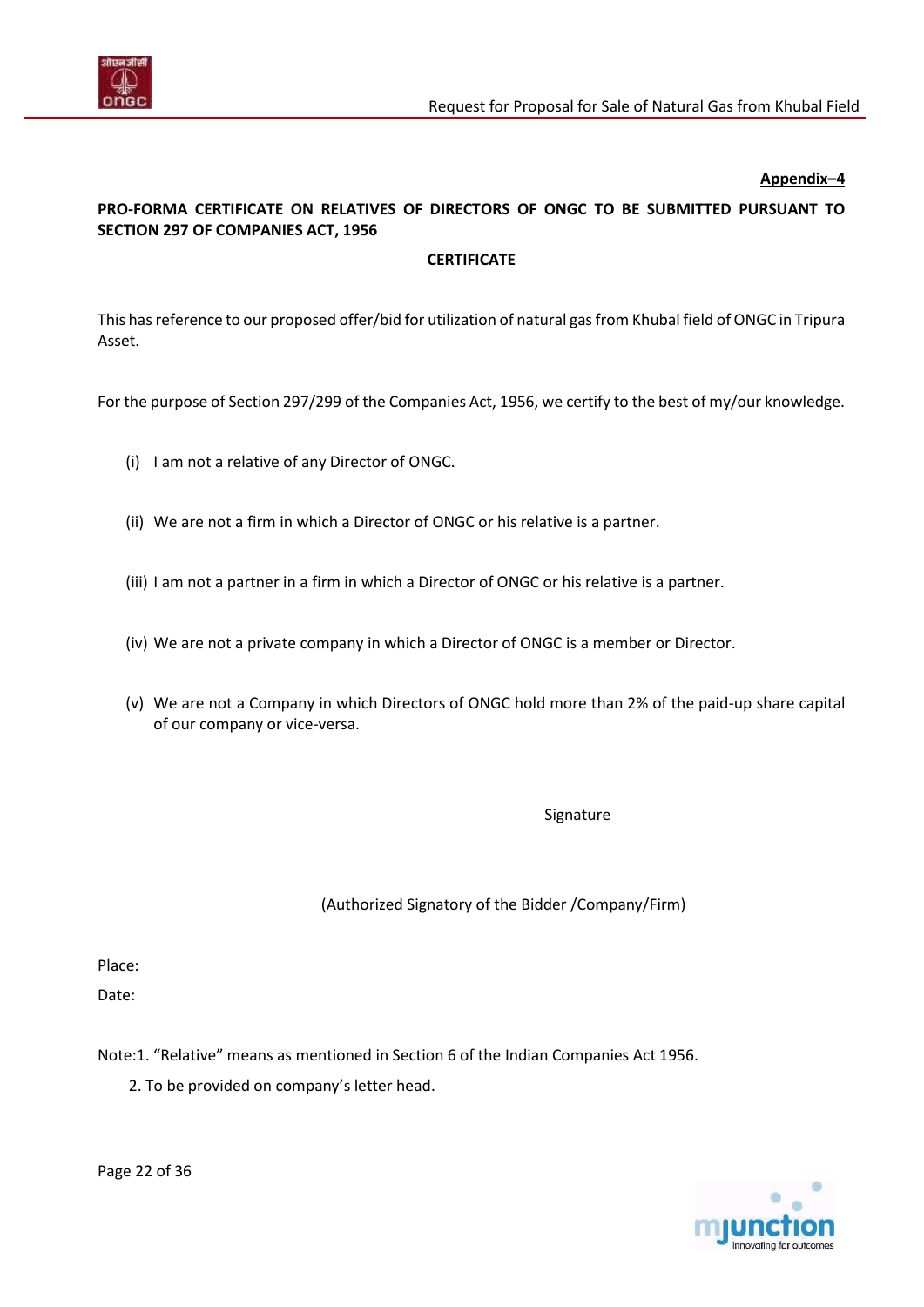

## (On non-judicial stamp paper as per stamp duty applicable) PRO-FORMA OF BANK GUARANTEE towards SECURITY DEPOSIT(S) Ref No. **Bank Guarantee No. Bank Guarantee No.**

Dated

To,

The Asset Manager,

ONGC, Tripura Asset,

Agartala, Tripura

Pin: 799014.

Dear Sir,

- 1. Whereas Oil and Natural Gas Corporation Ltd. Incorporated under the Companies Act, 1956, having its registered office at Deendayal Urja Bhawan, 5 Nelson Mandela Marg, Vasant Kunj New Delhi 110070 and one of its offices at ONGC, \_\_\_\_\_\_\_ Asset, \_\_\_\_\_\_, Dist.: \_\_\_\_\_\_\_, \_\_\_\_\_\_\_\_\_(State) Pin – \_\_\_\_\_\_\_(hereinafter called ONGC' which expression shall unless repugnant to the context or meaning thereof include all its successors, administrators, executors and assignees) has floated an E-bidding for sale of natural gas from Khubal field (any details w.r.t NIO may be included like RFP no., etc.) and M/s and M/s and M/s having Head/Registered office at \_\_\_\_\_\_\_\_\_\_\_\_\_\_ \_\_\_\_\_\_\_\_\_\_\_\_\_\_ \_\_\_\_\_\_\_\_\_\_\_ (hereinafter called the 'Bidder' which expression shall unless repugnant to the context or meaning thereof mean and include all its successors, administrators, executors and permitted assignees) have submitted a bid Reference No <*in this case it may be unique number being created by mjunction – mjunction to confirm*> and Bidder having agreed to furnish as a condition precedent for participation in the said tender a Security Deposit with the said Application in the form of unconditional and irrevocable Bank Guarantee of Indian Rupees (in figures) [11] (Indian Rupees / (in words) only) for the due performance of Bidder's obligations as contained in the terms of the Notice Inviting Offer (NIO) and other terms and conditions contained in the Bidding documents supplied by ONGC which amount is liable to be forfeited on the happening of any contingencies mentioned in said documents.
- 2. We We **We all a construct the COV** (Name of the Nationalized Bank) registered under the laws of the contract of the having head/registered office at (herein after referred to as "The Bank" which expression shall, unless repugnant to the context or meaning thereof, include all its successors, administrators, executors and permitted assignees) guarantee and undertake to pay immediately on first demand by ONGC, the amount of Indian ₹\_\_\_\_\_\_\_\_\_\_ (Indian Rupees only) (in figures and in words) in aggregate at any time without any demur and recourse and without ONGC having to substantiate the demand. Any such demand made by ONGC shall be conclusive and binding on the Bank irrespective of any dispute or difference raised by the Bidder.
- 3. The Bank confirms that this guarantee has been issued with observance of appropriate laws of the

Page 23 of 36

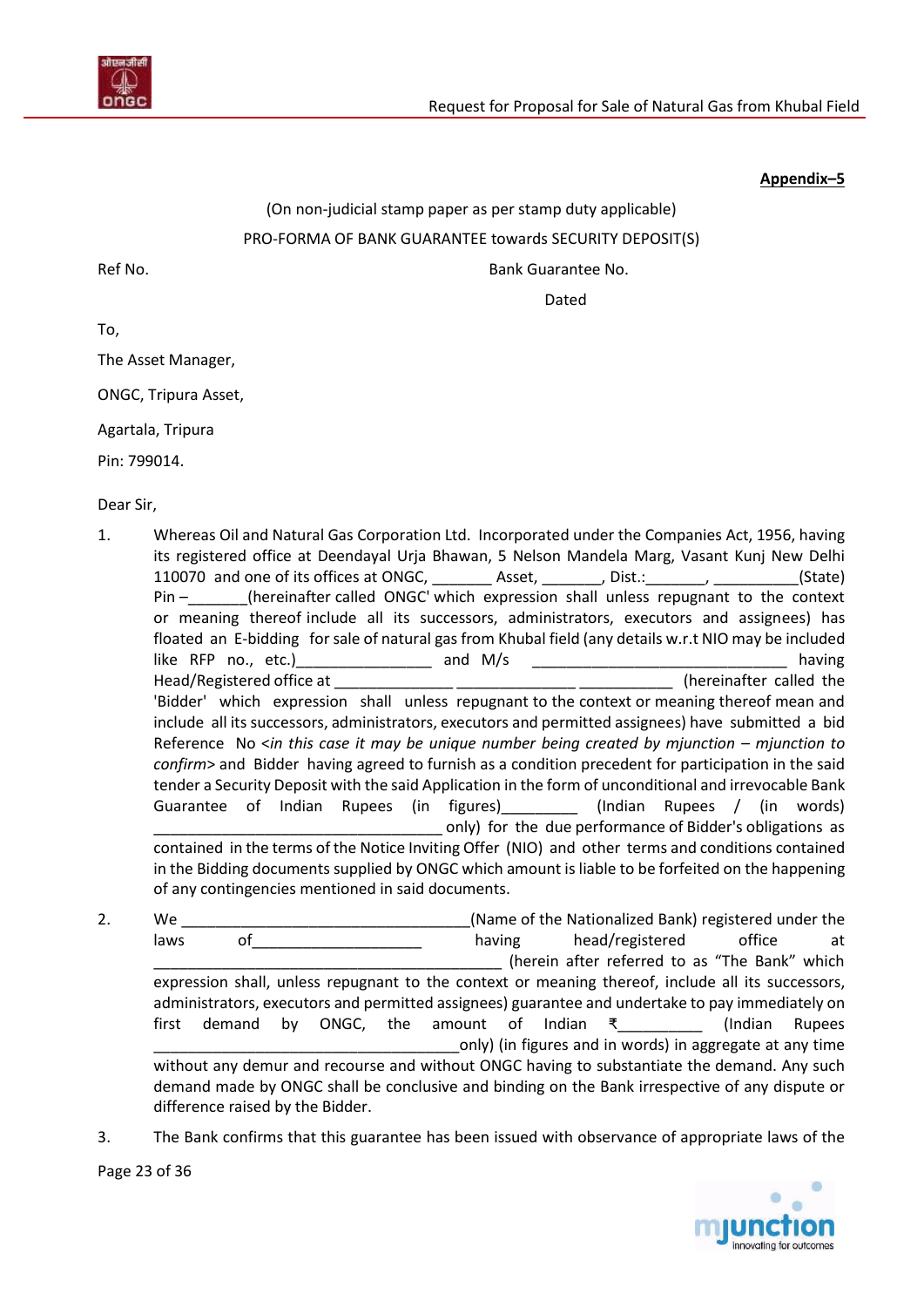

country of issue.

- 4. The Bank also agrees that this guarantee shall be irrevocable and without recourse and governed and construed in accordance with Indian laws and subject to exclusive jurisdiction of Indian Courts of New Delhi.
- 5. This guarantee shall be irrevocable and without recourse and shall remain in force up to \_\_\_\_\_\_\_\_\_,and any demand in respect thereof should reach the Bank not later than the aforesaid date.
- 6. Notwithstanding anything contained herein above, our liability under this guarantee is limited to Indian ₹\_\_\_\_\_\_\_\_\_\_\_ (Rupees\_\_\_\_\_\_\_\_\_\_\_\_\_\_\_\_ \_\_\_\_\_\_\_\_\_\_\_\_\_\_\_\_\_\_ only) (in figures and in words) and our guarantee shall remain in force until \_\_\_\_\_\_\_\_\_\_\_\_\_\_(indicate the date of expiry of Bank Guarantee).
- 7. Any claim under this Guarantee must be received by us before the expiry of this Bank guarantee. If no such claim has been received by us by the said date, all the rights of ONGC under this Guarantee will cease. However, if such a claim has been received by us by the said date, all the rights of ONGC under this Guarantee shall be valid and shall not cease until we have satisfied that claim.
- 8. In witness whereof, the bank, through its authorized officer, has set its hand and stamp on this \_\_\_\_\_\_\_\_\_\_ day of \_\_\_\_\_\_\_\_\_\_\_\_\_ at \_\_\_\_\_\_\_\_\_\_\_.

|                                | (Signature)                                       |
|--------------------------------|---------------------------------------------------|
|                                | Full name, designation and                        |
|                                | Official address (in legible letter)              |
|                                | With Bank stamp.                                  |
|                                | (Attorney/Authorization No. of Signing Authority) |
|                                | Date                                              |
| WITNESS NO. 1                  | <b>WITNESS NO. 2</b>                              |
| (Signature)                    | (Signature)                                       |
| Full name and official address | Full name and official address                    |
| (In legible letters)           | (In legible letters)                              |

#### **Note:**

- (i) This Bank Guarantee/ all further communications relating to the Bank Guarantee should be forwarded to the office of mjunction (address mentioned at para 3.5.2).
- (ii) Bank guarantee, duly executed as per the above format, is to be enclosed with the offer.

#### **INSTRUCTIONS FOR FURNISHING BANK GUARANTEE TOWARDS SECURITY DEPOSIT (SD)**

- 1. The Bank Guarantee by Indian Bidders will be given on non- judicial stamp paper/franking receipt as per stamp duty applicable at the place where RFP has emanated. The non-judicial stamp paper/franking receipt should be either in name of the issuing Bank or the bidder. The expiry date, as mentioned in clause 5 & 6 should be arrived at by adding 365 days to the date of publication of NIO.
- 2. The Bank Guarantee by Indian bidders will be given from Nationalized/Scheduled Commercial Banks only and in case of scheduled commercial private sector bank, minimum AA credit rating from any of

Page 24 of 36

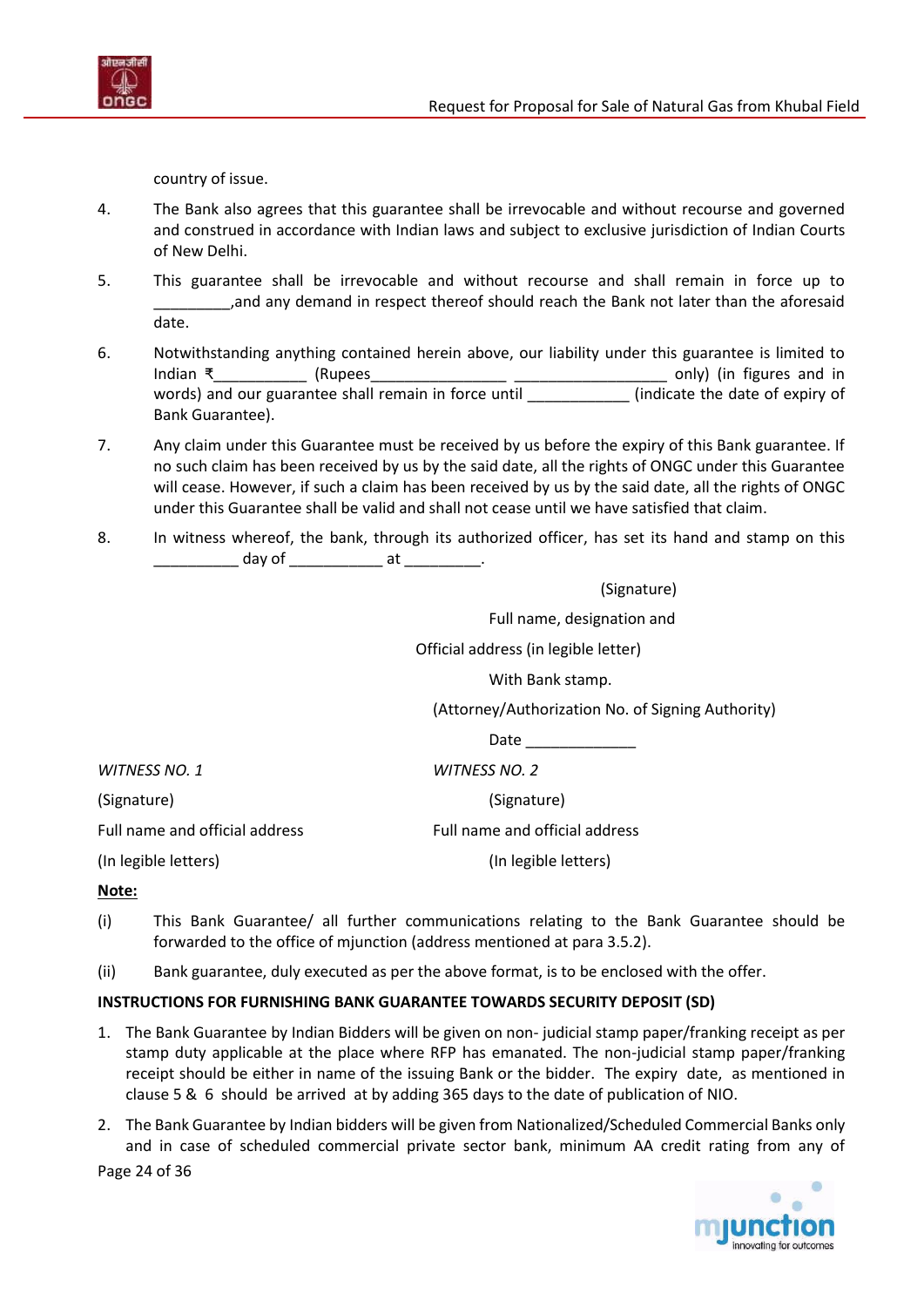



ICRA/CRISIL/CARE/IND-RA will be required.

<span id="page-24-0"></span>3. In case of Security Deposit is being provided from a scheduled commercial private sector bank then the requirement of AA credit rating of the bank would be checked at the time of submission and subsequent renewal thereof (if any).

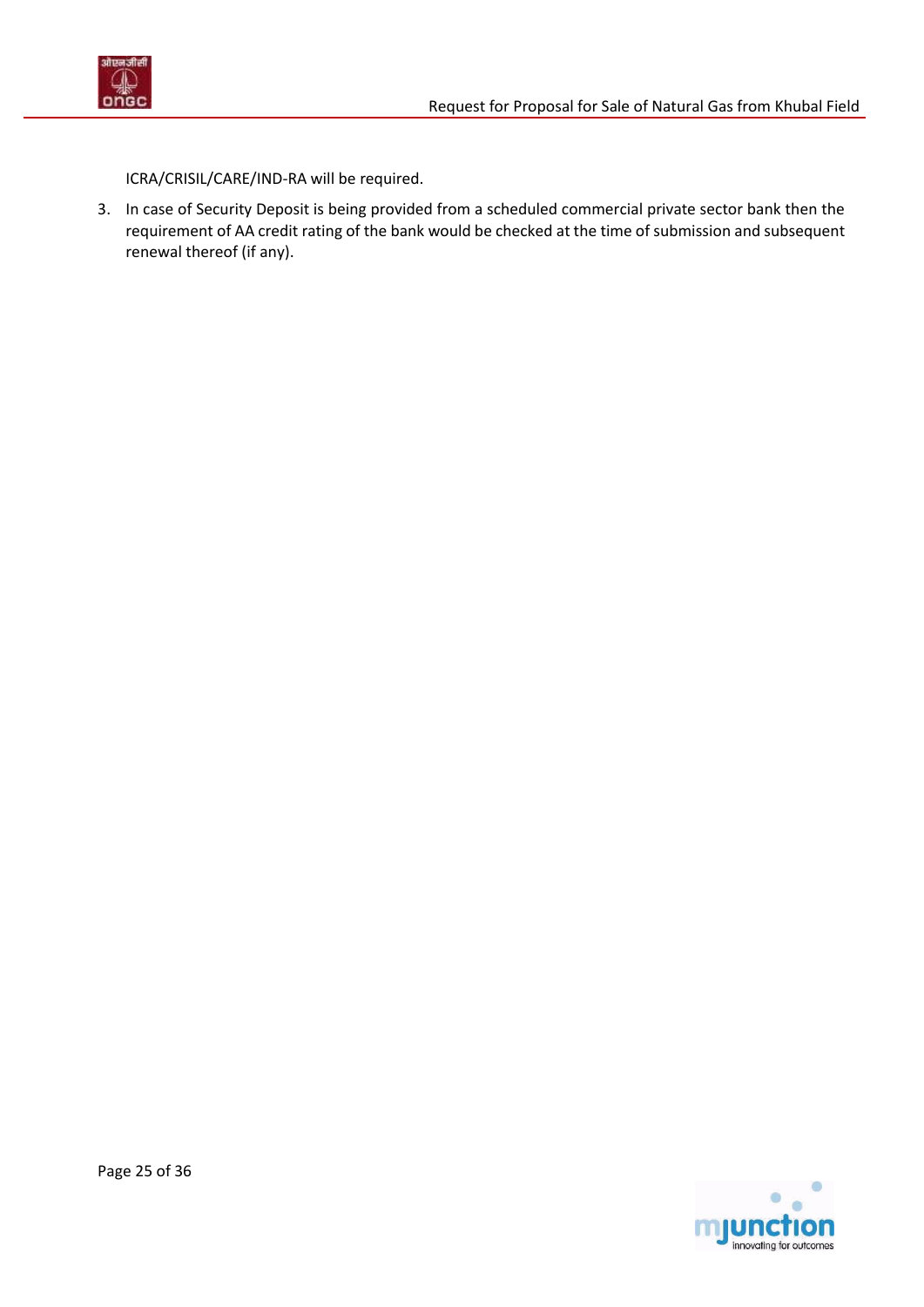

#### **Appendix-6**

# PRO-FORMA FOR LETTER OF CREDIT (L/C) TOWARDS SECURITY DEPOSIT(S) UNCONDITIONAL IRREVOCABLE LETTER OF CREDIT. NO.

BENEFICIARY: OIL AND NATURAL GAS CORPORATION LTD,

Tripura Asset, Agartala, Tripura

Dist.: Agartala, Pin: 799014.

AMOUNT OF LETTER OF CREDIT: ₹\_\_\_\_\_\_\_\_\_\_\_. EXPIRY DATE. \_\_\_\_\_\_\_\_\_\_\_\_.

We hereby established unconditional irrevocable Letter of Credit no.----------------Dt.-------------in favour of Oil and Natural Gas Corporation Ltd., \_\_\_\_\_\_\_\_\_\_\_ Asset, \_\_\_\_\_\_\_\_\_\_\_\_, Dist.: \_\_\_\_\_\_\_, \_\_\_\_\_\_ (State) Pin-\_\_\_\_\_\_\_\_\_for ₹\_\_\_\_\_\_\_\_\_\_\_\_\_ as per following details:-

- 1. This is an unconditional IRREVOCABLE and without recourse LETTER OF CREDIT which allows multiple part encashment and is valid up to be a get of submission of documents for negotiation to the bank.
- 2. This Letter of Credit covers payment towards Security Deposit (SD) as a part of the bid to cover the corresponding SD Value as per provision of the RFP.
- 3. All bank charges including negotiation/ handling and interest charges will be borne by the opener of Letter of Credit i.e. Bidder/buyer.
- 4. If the payment to ONGC/ONGC banker is not made at sight of documents, interest @ SBI Base Rate plus 6 % (six percent) per annum compounded quarterly for each day payments are overdue until paid, shall be charged.
- 5. Payment against the Letter of Credit shall be released immediately on presentation of duly signed invoice/provisional invoices/ debit notes in duplicate by ONGC.
- 6. This unconditional irrevocable Letter of Credit is available for negotiation directly with the issuing Bank/Branch or through ONGC's bankers without recourse to the drawer.

We hereby guarantee to protect the beneficiary from any consequences, which may arise in the event of non-acceptance or non-payment of, draft drawn in accordance with the terms of credit.

Yours faithfully

(Sign of authorized Officer of Bank)

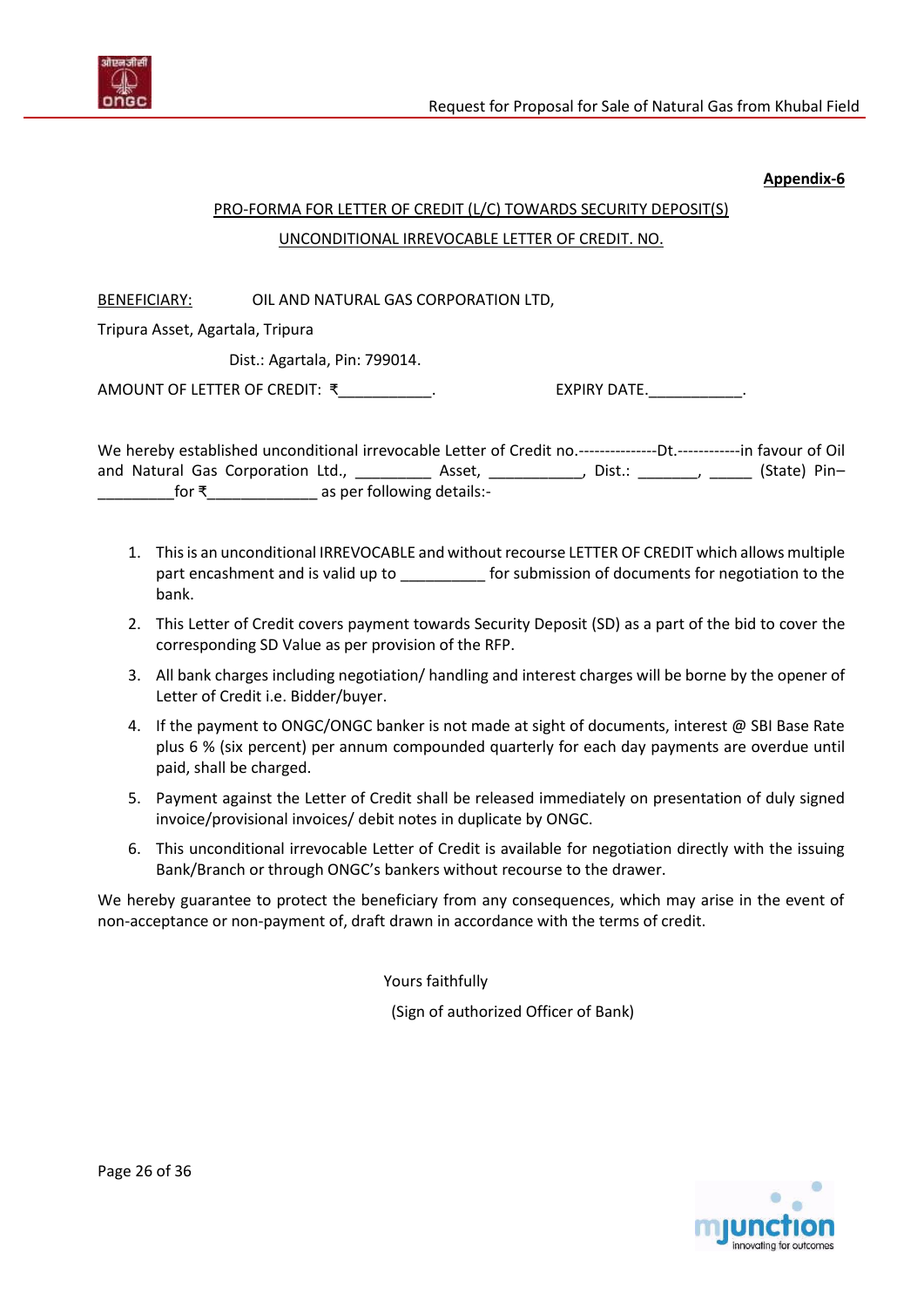

#### **Appendix-7**

# **Undertaking regarding Fraud Prevention Policy of ONGC (On company letter head)**

Dated: \_\_\_\_\_\_\_\_

To,

The Asset Manager,

ONGC, Tripura Asset,

Agartala, Tripura

Pin: 799014.

Sub: Undertaking regarding Fraud Prevention Policy of ONGC.

Dear Sirs,

I/We have read the Fraud Prevention Policy of ONGC available at ONGC's public portal <http://www.ongcindia.com/> and would adhere to the same and shall not indulge myself/ourselves or allow others to indulge in fraudulent activities and would immediately apprise ONGC of the fraud/suspected fraud as soon as it comes to my/our notice.

**FAX NO: TELEPHONE No: Yours faithfully, PERSONAL ATTENTION OF: (IF REQUIRED)**

 **(BIDDER) Name:**

 **Designation:**

<span id="page-26-0"></span>Note: This form should be uploaded along with offer.

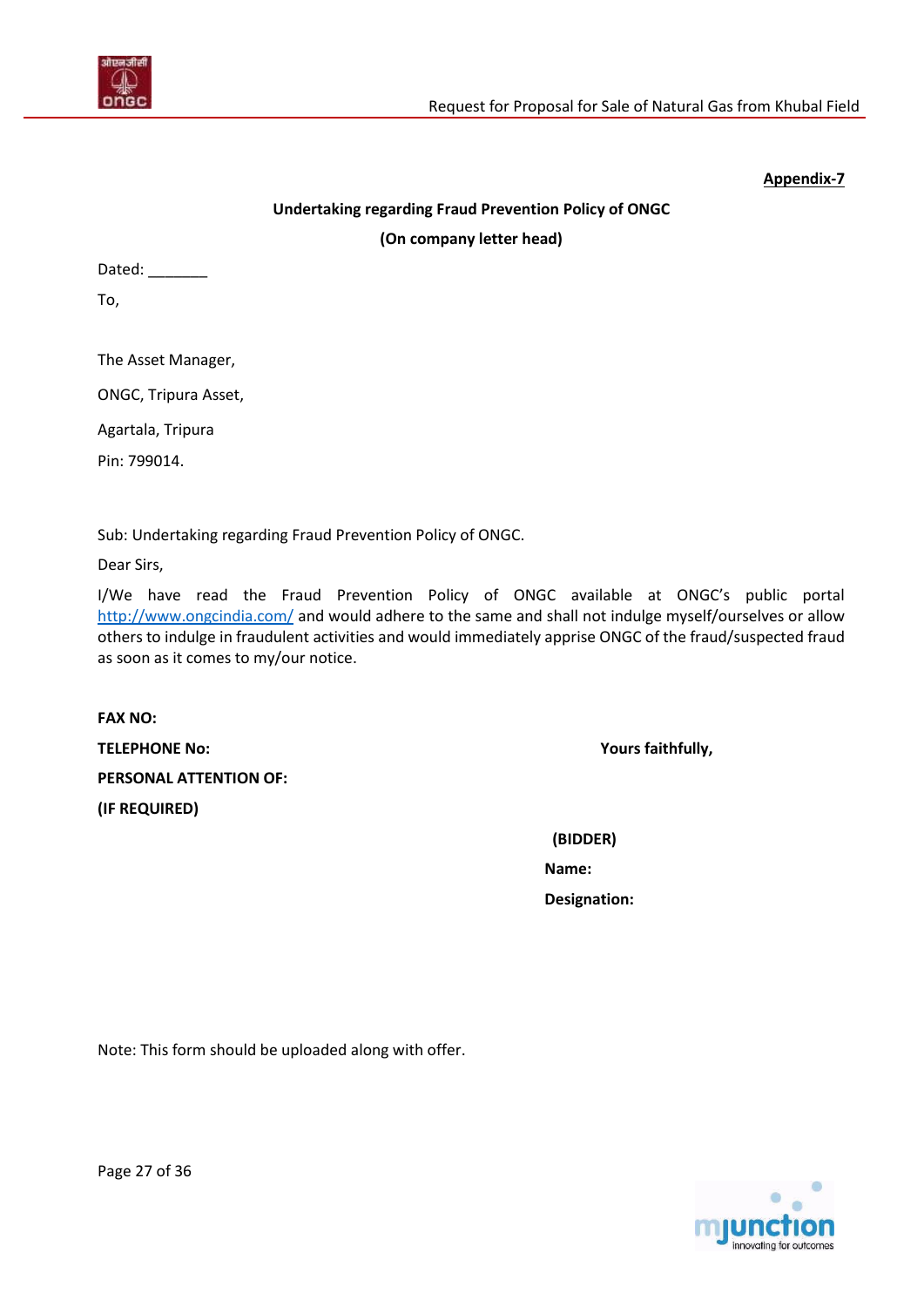

#### **Appendix -8**

# **Undertaking regarding statuary/ regulatory compliances prior to commencement of gas off-take (On company letter head)**

| Dated: |
|--------|
|--------|

To,

The Asset Manager,

ONGC, Tripura Asset,

Agartala, Tripura

Pin: 799014.

Dear Sirs,

We have read the terms and conditions provided in the RFP and GSA regarding obligation of the bidder to obtain all the necessary statutory/regulatory clearance for the proposed gas usage.

We agree and undertake that we will obtain all the necessary statutory/regulatory compliances before commencement of gas offtake and will furnish an undertaking as per Appendix 8A of the RFP confirming that we have obtained all necessary statutory / regulatory compliances and approvals before commencement of the gas offtake. We also confirm that we will hold harmless and indemnify ONGC against any loss, damage, notice, prosecution etc arising out of commencement of gas by ONGC relying on the undertaking furnished by us.

We also agree and undertake that any delay in gas offtake due on such account would lead to encashment of payment security as per Article [3.5.7](#page-6-0) of this RFP.

**FAX NO: TELEPHONE No: Yours faithfully, PERSONAL ATTENTION OF: (IF REQUIRED)**

**(BIDDER) Name: Designation:**



Page 28 of 36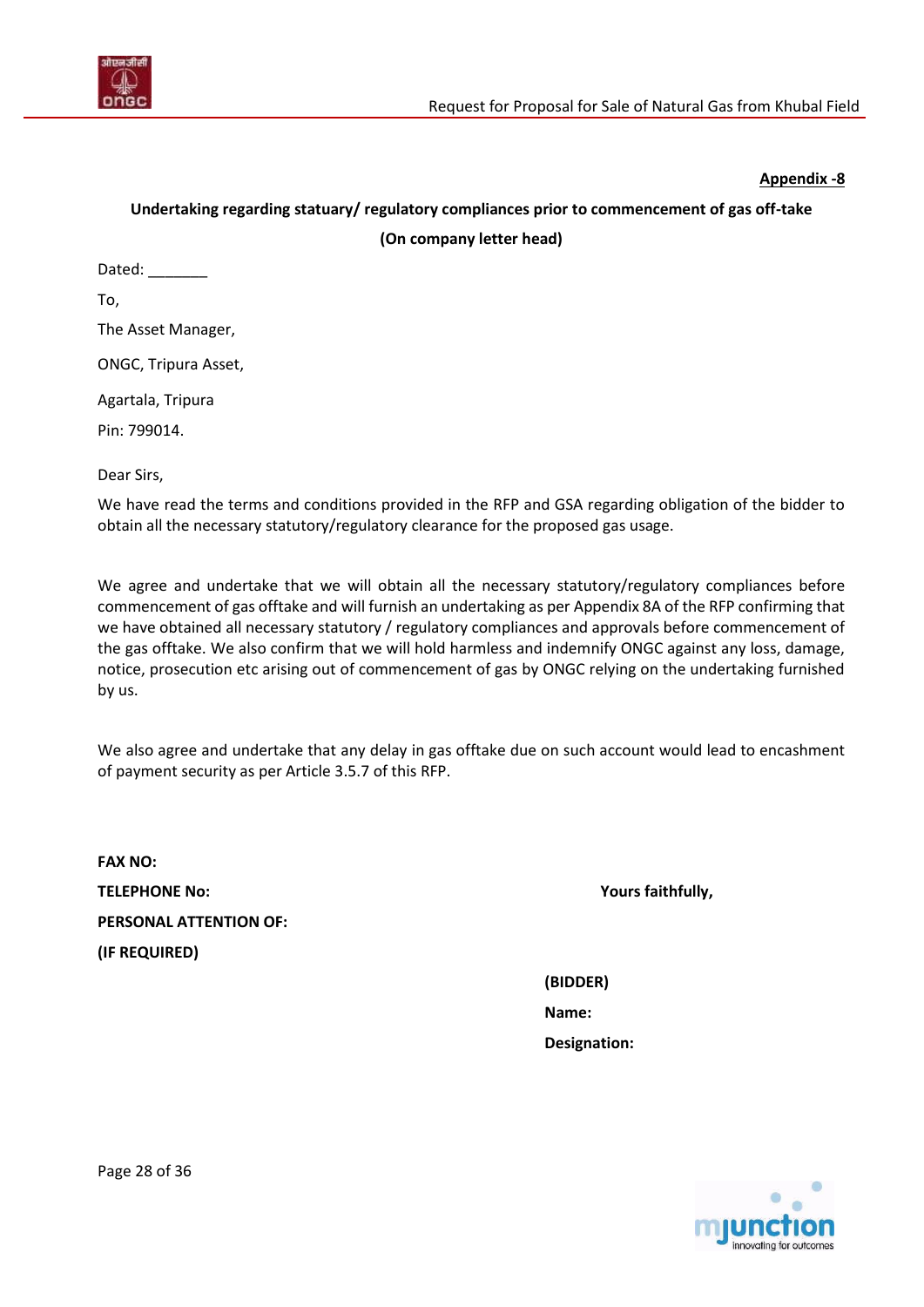

#### **Appendix -8A**

## <span id="page-28-0"></span>**Undertaking regarding statuary/ regulatory compliances prior to commencement of gas off-take (On company letter head)**

| Dated: |  |
|--------|--|
|--------|--|

To,

The Asset Manager,

ONGC, Tripura Asset,

Agartala, Tripura

Pin: 799014.

Dear Sirs,

We have read the terms and conditions provided in the RFP and GSA regarding obligation of the bidder to obtain all the necessary statutory/regulatory clearance for the proposed gas usage.

We confirm that we have obtained all the necessary statutory/regulatory compliances and approvals for commencement of gas offtake as per terms of RFP and GSA. We further confirm that we will hold harmless and indemnify ONGC against any loss, damage, notice, prosecution etc arising out of commencement of gas by ONGC relying on the undertaking furnished by us.

| <b>FAX NO:</b>                |
|-------------------------------|
| <b>TELEPHONE No:</b>          |
| <b>PERSONAL ATTENTION OF:</b> |
| (IF REQUIRED)                 |

**Yours faithfully,** 

**(Customer) Name: Designation:**

**Note: This Undertaking to be submitted before commencement of gas supply.**

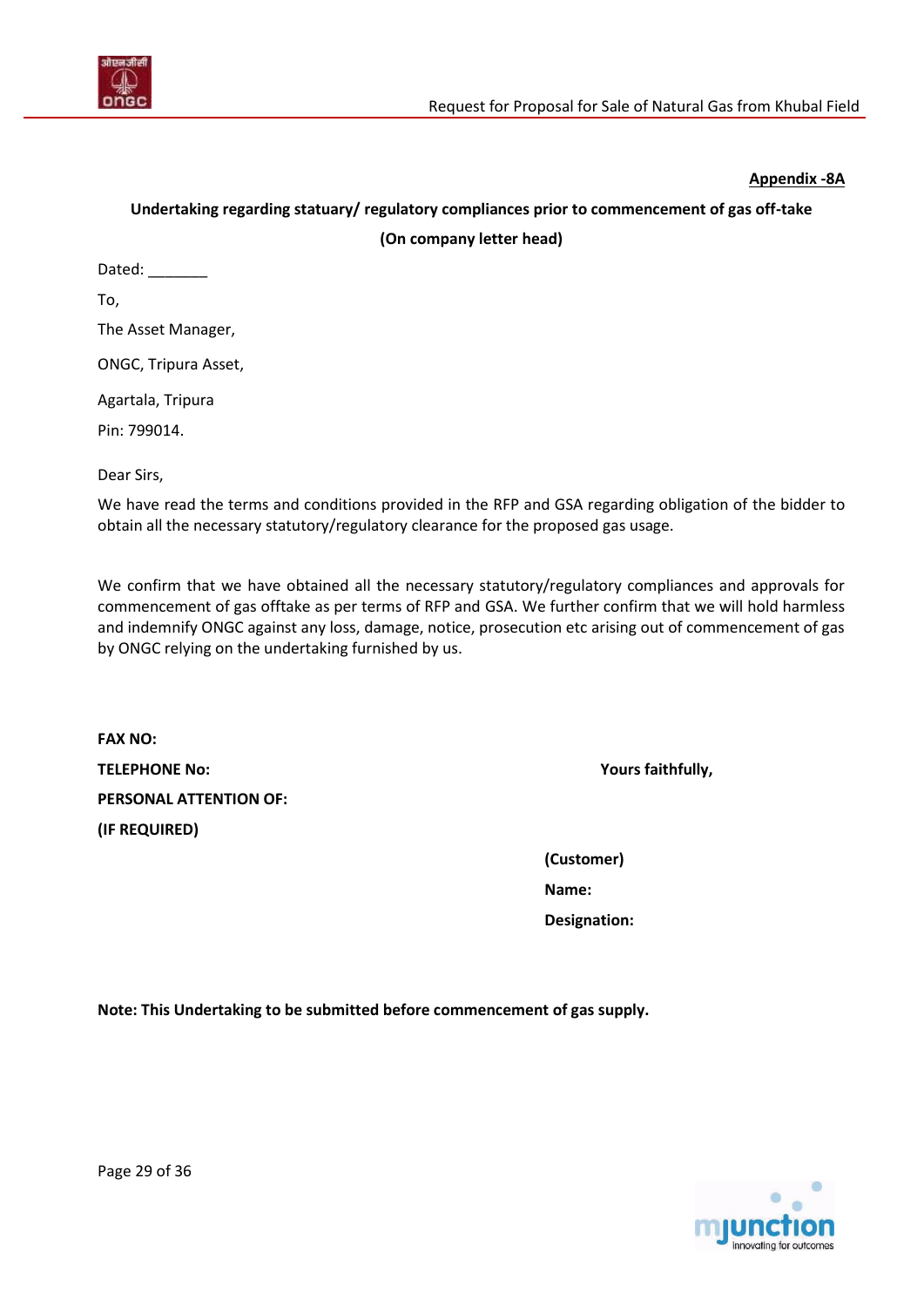

#### **Appendix-9**

#### **Declaration regarding banning order**

(On company letter head)

<span id="page-29-0"></span>Dated: \_\_\_\_\_\_\_\_

To,

The Asset Manager,

ONGC, Tripura Asset,

Agartala, Tripura

Pin: 799014.

#### **Sub: Declaration regarding banning order.**

Dear Sirs,

I/We hereby declare that neither ourselves, nor any of our allied concerns/partners/ associates/directors / proprietors involved in any capacity (the "bidder group"), are currently serving any banning orders issued by ONGC or its subsidiaries debarring the bidder group from carrying on business dealings with ONGC or its subsidiaries.

| <b>FAX NO:</b>         |
|------------------------|
| <b>TELEPHONE No:</b>   |
| PERSONAL ATTENTION OF: |
| (IF REQUIRED)          |

Yours faithfully,

**(BIDDER) Name: Designation:**

Note: This form should be uploaded along with offer.

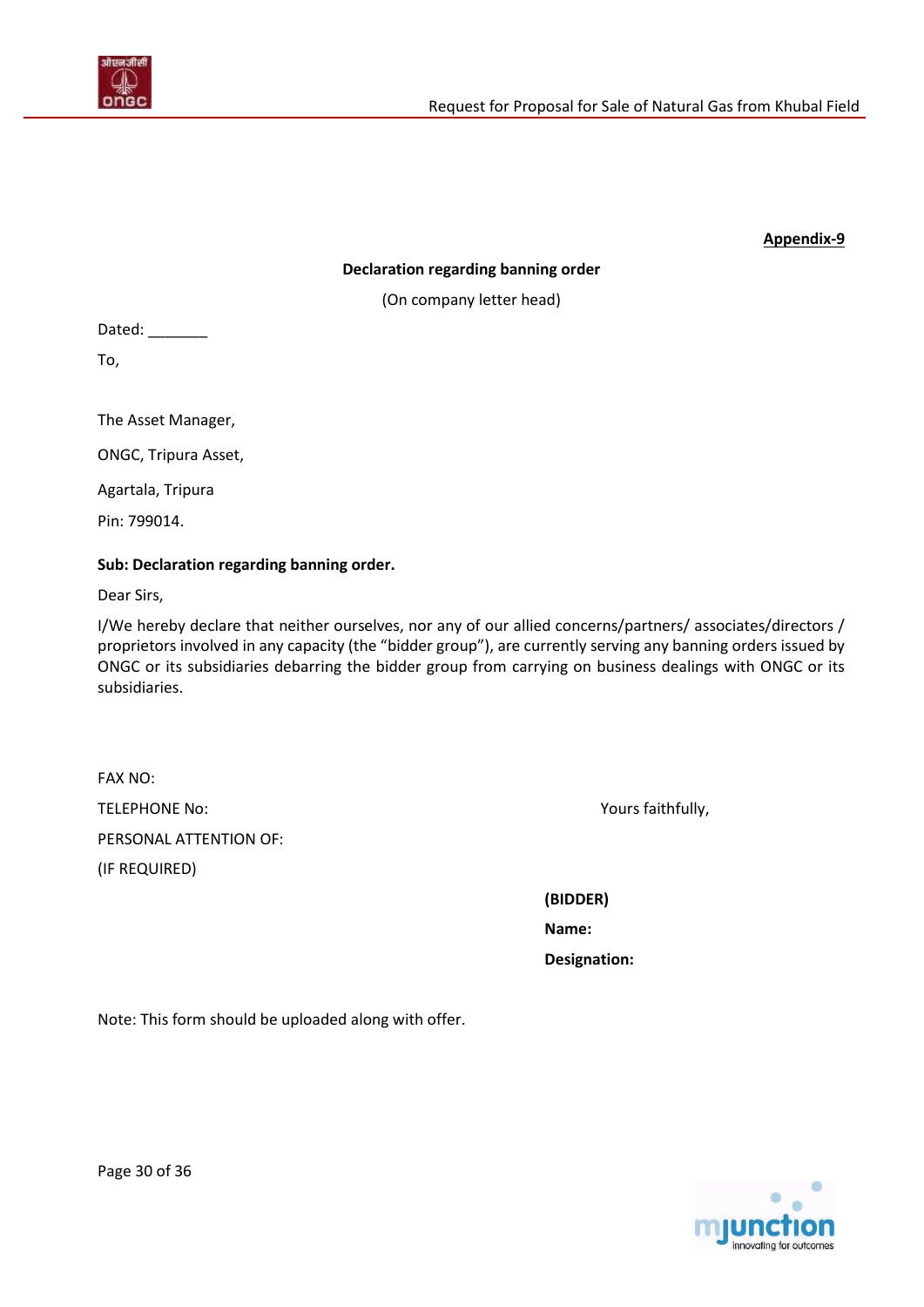

**Appendix -10**

### **PROFORMA OF INTEGRITY PACT, AS REVISED VIDE CIRCULAR NO.44/2016**

#### <span id="page-30-0"></span>**(To be executed on plain paper and applicable for all tenders of value above Rs.1 crore)**

#### **INTEGRITY PACT**

Between

Oil and Natural Gas Corporation Ltd (ONGC) hereinafter referred to as "The Principal",

and

…………………………………………… hereinafter referred to as "The Bidder/ Contractor"

#### **Preamble**

The Principal intends to award, under laid down organizational procedures, contract/s for -------------------------. The Principal values full compliance with all relevant laws and regulations, and the principles of economic use of resources, and of fairness and transparency in its relations with its Bidder/s and Contractor/s.

In order to achieve these goals, the Principal cooperates with the renowned international Non-Governmental Organisation "Transparency International" (TI). Following TI's national and international experience, the Principal will appoint an external independent Monitor who will monitor the tender process and the execution of the contract for compliance with the principles mentioned above.

#### **Section 1 Commitments of the Principal**

(1) The Principal commits itself to take all measures necessary to prevent corruption and to observe the following principles:-

1.No employee of the Principal, personally or through family members, will in connection with the tender for , or the execution of a contract, demand, take a promise for or accept, for

Page 31 of 36

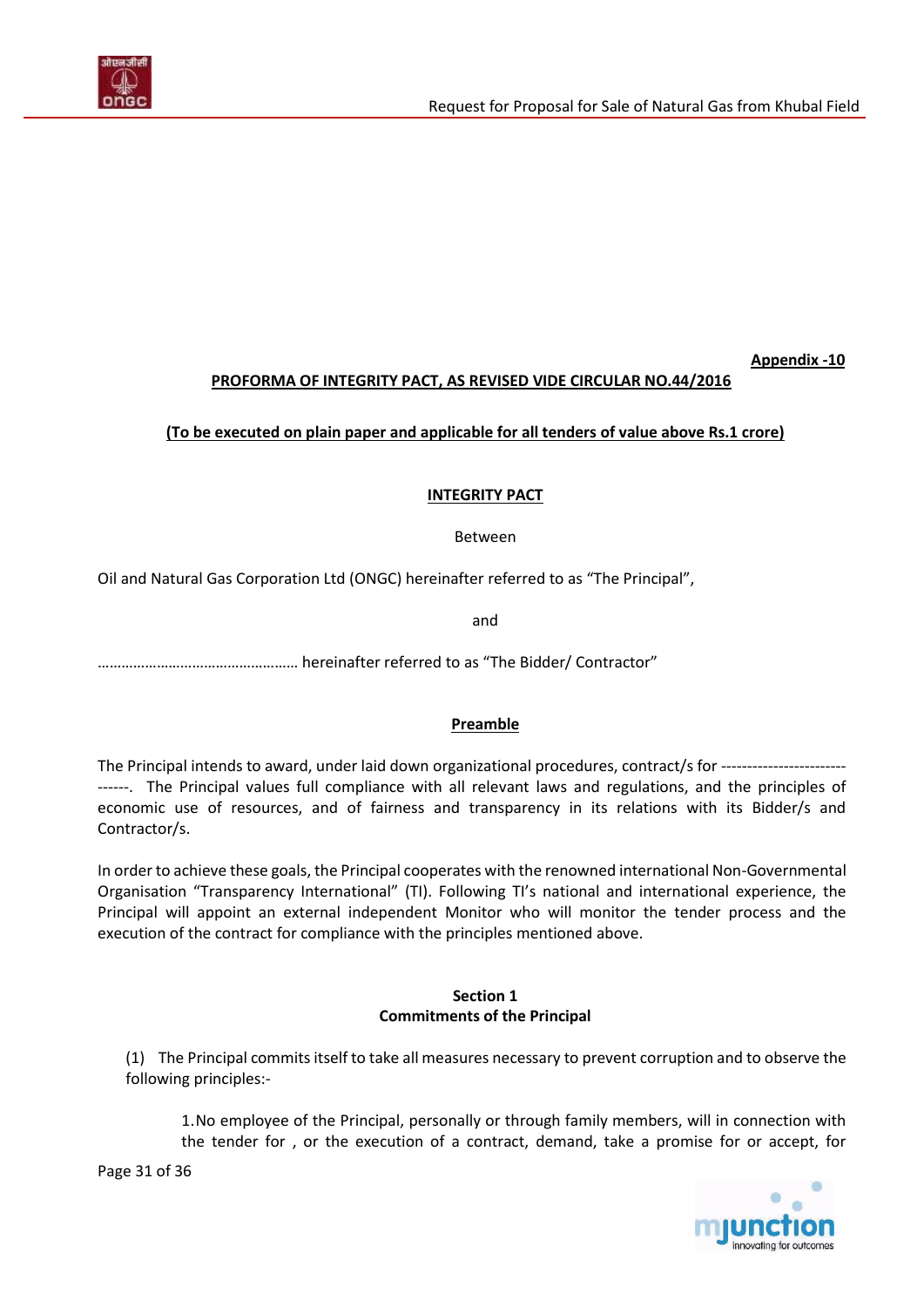

him/herself or third person, any material or immaterial benefit which he/she is not legally entitled to.

2.The Principal will, during the tender process treat all Bidders with equity and reason. The Principal will in particular, before and during the tender process, provide to all Bidders the same information and will not provide to any Bidder confidential / additional information through which the Bidder could obtain an advantage in relation to the tender process or the contract execution.

3.The Principal will exclude from the process all known prejudiced persons.

(2) If the Principal obtains information on the conduct of any of its employees which is a criminal offence under the relevant Anti-Corruption Laws of India, or if there be a substantive suspicion in this regard, the Principal will inform its Vigilance Office and in addition can initiate disciplinary actions.

#### **Section 2 Commitments of the Bidder/ contractor**

(1) The Bidder / Contractor commits itself to take all measures necessary to prevent corruption. He commits himself to observe the following principles during his participation in the tender process and during the contract execution.

1. The Bidder / Contractor will not , directly or through any other person or firm , offer, promise or give to any of the Principal's employees involved in the tender process or the execution of the contract or to any third person any material or immaterial benefit which he/she is not legally entitled to, in order to obtain in exchange an*y* advantage of any kind whatsoever during the tender process or during the execution of the contract.

2. The Bidder / Contractor will not enter with other Bidders into any undisclosed agreement or understanding, whether formal or informal. This applies in particular to prices, specifications, certifications, subsidiary contracts, submission or non-submission of bids or any other actions to restrict competitiveness or to introduce cartelisation in the bidding process.

3. The Bidder / Contractor will not commit any offence under the relevant Anti-corruption Laws of India ; further the Bidder / Contractor will not use improperly, for purposes of competition or personal gain, or pass on to others, any information or document provided by the Principal as part of the business relationship, regarding plans, technical proposals and business details, including information contained or transmitted electronically.

4. The Bidder / Contracto*r* will, when presenting his bid, disclose any and all payments he has made, is committed to or intends to make to agents, brokers or any other intermediaries in connection with the award of the contract.

(2) The Bidder / Contractor will not instigate third persons to commit offences outlined above or be an accessory to such offences.



Page 32 of 36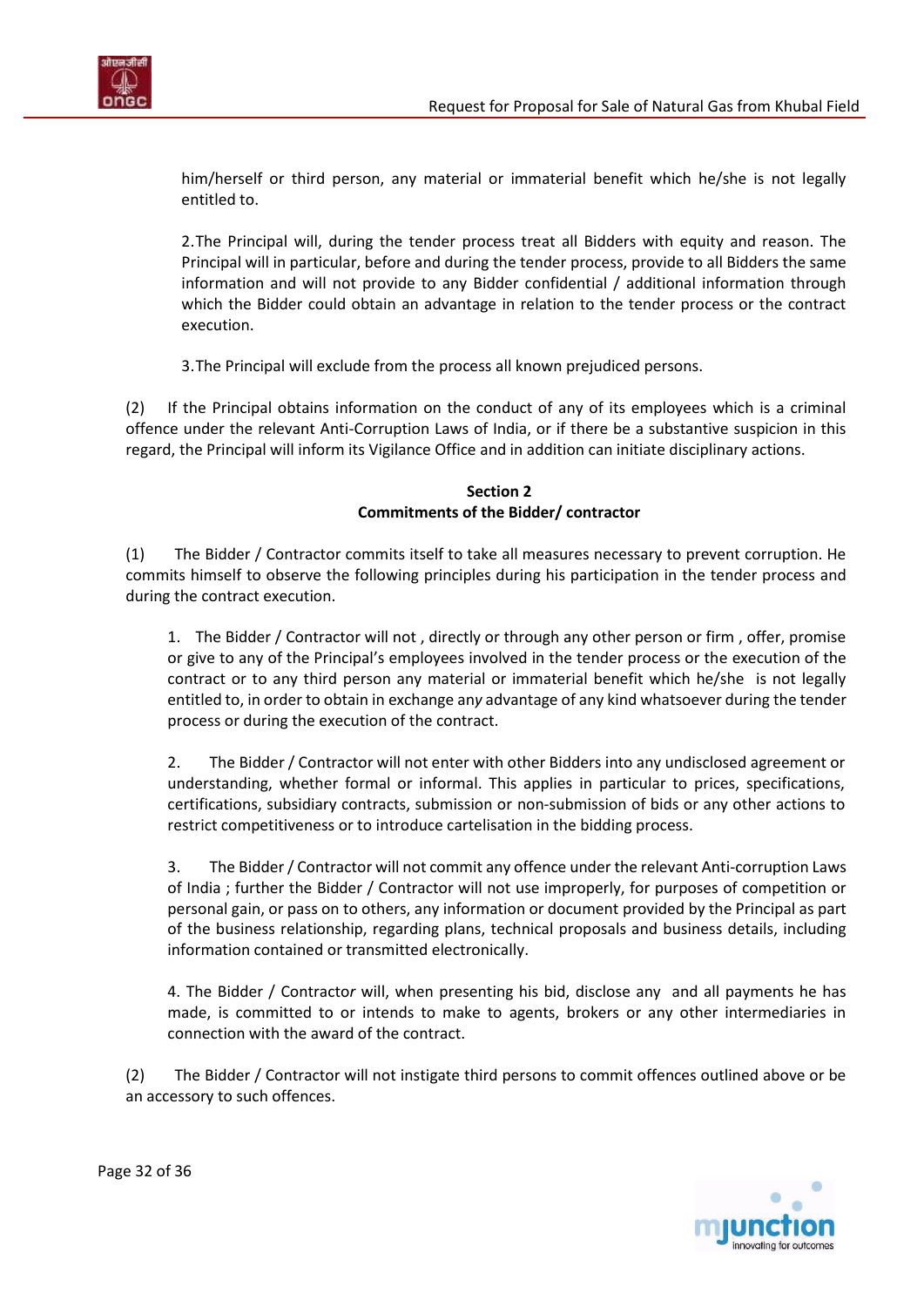

#### **Section 3**

#### **Disqualification from tender process and exclusion from future contracts**

If the Bidder, before contract award has committed a transgression through a violation of Section 2 or in any other form such as to put his reliability or credibility as Bidder into question, the Principal is entitled to disqualify the Bidder from the tender process or to terminate the contract, if already signed, for such reason.

i) If the Bidder / Contractor has committed a transgression through a violation of Section 2 such as to put his reliability or credibility into question, the Principal is entitled also to exclude the Bidder / Contractor from future contract award processes. The imposition and duration of the exclusion will be determined by the severity of the transgression. The severity will be dete*r*mined by the circumstances of the case, in particular the number of transgressions, the position of the transgressors within the company hierarchy of the Bidder and the amount of the damage. The exclusion will be imposed for a minimum of 6 months and maximum of 3 years.

ii) A transgression is considered to have occurred, if the Principal after due consideration of the available evidence, concludes that no reasonable doubt is possible.

iii) The Bidder accepts and undertakes to respect and uphold the Principal's absolute right to resort to and impose such exclusion and further accepts and undertakes not to challenge or question such exclusion on any ground, including the lack of any hearing before the decision to resort to such exclusion is taken. This undertaking is given freely and after obtaining independent legal advice.

iv) If the Bidder / Contractor can prove that he has restored / recouped the damage caused by him and has installed a suitable corruption prevention system, the Principal may revoke the exclusion prematurely.

#### **Section 4 Compensation for Damages**

(1) If the Principal has disqualified the Bidder from the tender process prior to the award according to Section 3, the Principal is entitled to demand and recover from the Bidder liquidated damages equivalent to Earnest Money Deposit / Bid Security.

(2) If the Principal has terminated the contract according to Section 3, or if the Principal is entitled to terminate the contract according to Section 3, the principal shall be entitled to demand and recover from the Contractor liquidated damages equivalent to Security Deposit / Performance Bank Guarantee.

(3) The bidder agrees and undertakes to pay the said amounts without protest or demur subject only to condition that if the Bidder / Contractor can prove and establish that the exclusion of the Bidder from the tender process or the termination of the contract after the contract award has caused no damage or less damage than the amount of the liquidated damages, the Bidder / Contractor shall compensate the Principal only to the extent of the damage in the amount proved.

> **Section 5 Previous transgression**

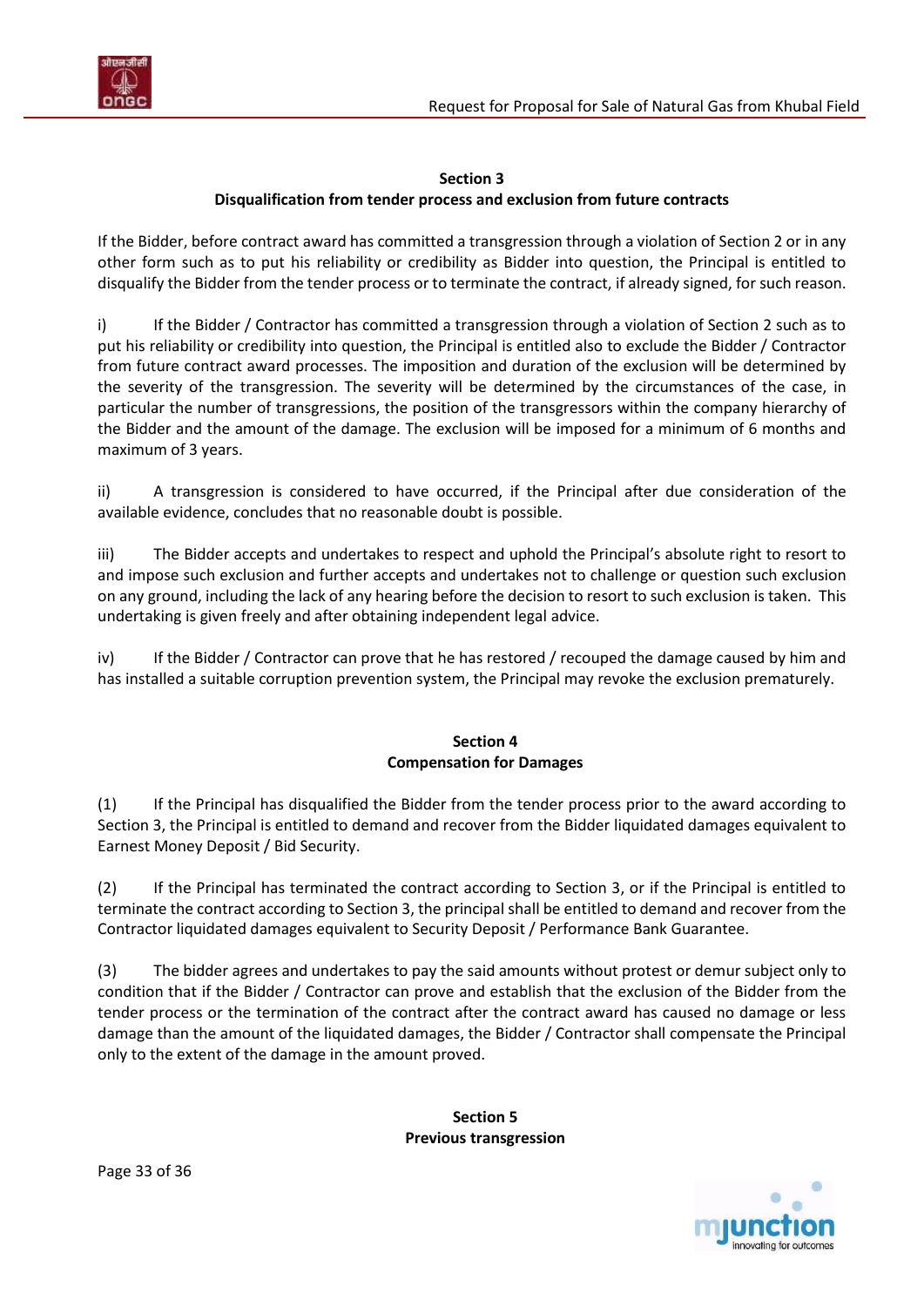

(1) The Bidder declares that no previous transgressions occurred in the last 3 years with any other Company in any country conforming to the TI approach or with any other Public Sector Enterprise in India that could justify his exclusion from the tender process.

(2) If the Bidder makes incorrect statement on this subject, he can be disqualified from the tender process or the contract, if already awarded, can be terminated for such reason.

#### **Section 6 Equal treatment of all Bidders / Contractors / Subcontractors**

(1) The Principal will enter into Pacts on identical terms with all bidders and contractors.

(2) The Bidders(s) / Contractor(s) undertake(s) to procure from all the subcontractors a commitment in conformity with this Integrity Pact. The Bidder/Contractor shall be responsible for any violation(s) of the provisions laid down in this agreement/Pact by any of its sub-contractors / sub-vendors.

(3) The Principal will disqualify from the tender process all bidders who do not sign this Pact or violate its provisions.

### **Section 7 Criminal charges against violating Bidders/Contractors/Subcontractors**

If the Principal obtains knowledge of conduct of a Bidder, Contractor or Subcontractor, or of an employee or a representative or an associate of a Bidder, Contractor or Subcontractor which constitutes corruption, or if the Principal has substantive suspicion in this regard, the Principal will inform the Vigilance Office.

#### **Section 8**

### **External Independent Monitor / Monitors (three in number depending on the size of the contract) (to be decided by the Chairperson of the Principal)**

(1) The Principal appoints competent and credible external independent Monitor for this Pact. The task of the Monitor is to review independently and objectively, whether and to what extent the parties comply with the obligations under this agreement.

(2) The Monitor is not subject to instructions by the representatives of the parties and performs his functions neutrally and independently. He reports to the Chairperson of the Board of the Principal.

(3) The Contractor accepts that the Monitor has the right to access without restriction to all Project documentation of the Principal including that provided by the Contractor*.* The Contractor will also grant the Monitor, upon his request and demonstration of a valid interest, unrestricted and unconditional access to his project documentation. The same is applicable to Subcontractors. The Monitor is under contractual obligation to treat the information and documents of the Bidder / Contractor / Subcontractor with confidentiality.

novating for outcomes

Page 34 of 36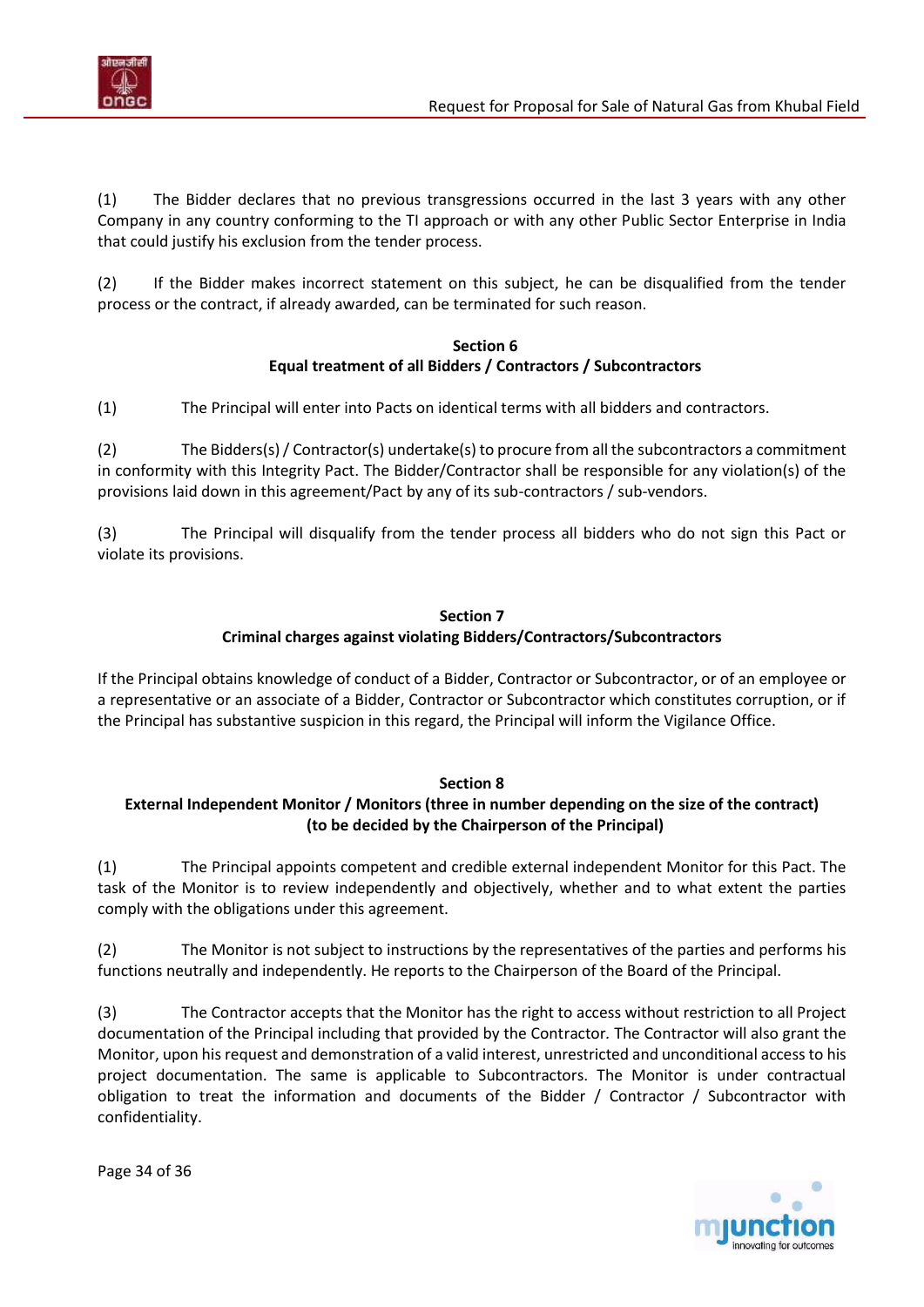

(4) The Principal will provide to the Monitor sufficient information about all meetings among the parties related to the Project provided such meetings could have an impact on the contractual relations between the Principal and the Contractor. The parties offer to the Monitor the option to participate in such meetings.

(5) As soon as the Monitor notices, or believes to notice, a violation of this agreement, he will so inform the Management of the Principal and request the Management to discontinue or heal the violation, or to take other relevant action. The monitor can in this regard submit non-binding recommendations. Beyond this, the Monitor has no right to demand from the parties that they act in a specific manner, refrain from action or tolerate action. However, the Independent External Monitor shall give an opportunity to the bidder / contractor to present its case before making its recommendations to the Principal.

(6) The Monitor will submit a written report to the Chairperson of the Board of the Principal within 8 to 10 weeks from the date of reference or intimation to him by the 'Principal' and, should the occasion arise, submit proposals for correcting problematic situations.

(7) Monitor shall be entitled to compensation on the same terms as being extended to / provided to Outside Expert Committee members / Chairman as prevailing with Principal.

(8) If the Monitor has reported to the Chairperson of the Board a substantiated suspicion of an offence under relevant Anti-Corruption Laws of India, and the Chairperson has not, within reasonable time, taken visible action to proceed against such offence or reported it to the Vigilance Office, the Monitor may also transmit this information directly to the Central Vigilance Commissioner, Government of India.

(9) The word 'Monitor' would include both singular and plural.

#### **Section 9 Pact Duration**

This Pact begins when both parties have legally signed it. It expires for the Contractor 12 months after the last payment under the respective contract, and for all other Bidders 6 months after the contract has been awarded.

If any claim is made / lodged during this time, the same shall be binding and continue to be valid despite the lapse of this pact as specified above, unless it is discharged / determined by Chairperson of the Principal.

#### **Section 10 Other provisions**

(1) This agreement is subject to Indian Law. Place of performance and jurisdiction is the Registered Office of the Principal, i.e. New Delhi.The Arbitration clause provided in the main tender document / contract shall not be applicable for any issue / dispute arising under Integrity Pact.

(2) Changes and supplements as well as termination notices need to be made in writing. Side agreements have not been made.

Page 35 of 36